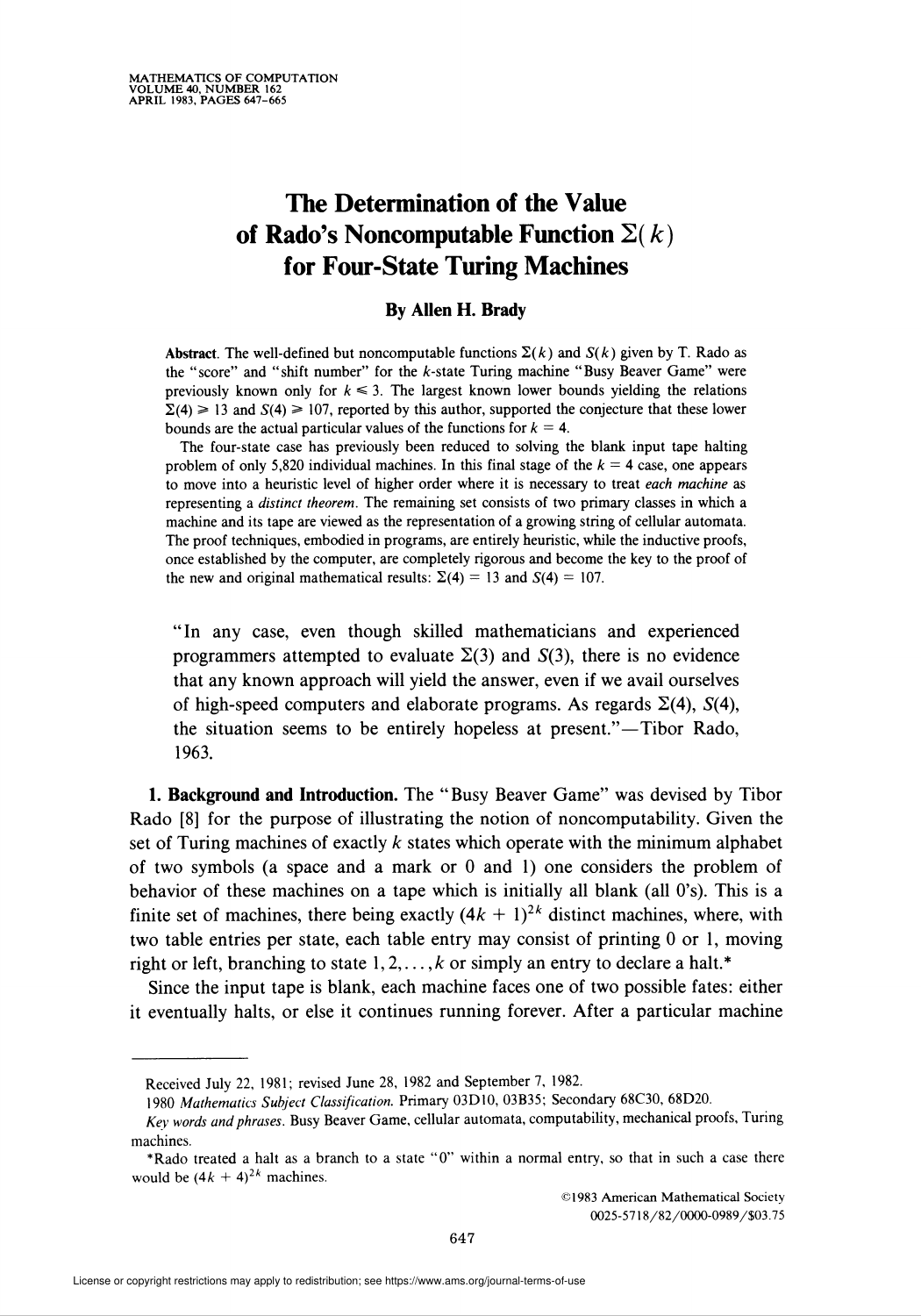halts, a certain number of 1's will be marked upon its tape. This will be the score of that machine. The object of the "game" for a given  $k$  states is to find a machine which will produce the largest possible score. This score is referred to as the "Busy" Beaver Number" for  $k$  states. It defines in the "strongest possible way" an integer function  $\Sigma(k)$  which Rado demonstrated to be *noncomputable*.

Related to  $\Sigma(k)$  is another noncomputable function  $S(k)$  called the *maximum* shift number: the greatest number of moves that a  $k$ -state machine with a blank input tape can make before halting.

Rado and others became intrigued with the actual problems of determining as mathematical fact the values of  $\Sigma(k)$  and  $S(k)$  for reasonably small k. (See Appendix A.) He also proposed this and related problems as important to artificial intelligence [4].

Using computer programs, Lin [5] finally determined that  $\Sigma(3) = 6$  and  $S(3) = 21$ . (See also Lin and Rado [6].) Acceptance of that result in the ordinary manner of seeing a mathematical proof presents difficulties. For this author it was a case of making a completely independent and, as it turns out, a somewhat different attack on the three-state problem [1].

The Four-State Problem. One formidable obstacle to solving the four-state case appears to be the large number of four-state machines. From the expression  $(4k + 1)^{2k}$ , giving the number of all possible k-state machines, one may exclude the set of  $k$ -state machines without any halts giving

$$
(4k+1)^{2k}-(4k)^{2k}.
$$

Furthermore, one can also impose the requirement (cf. Lin and Rado [6]) that no machine need be considered which does not have the initial entry (in state 1 scanning 0) to print 1, move right, and enter state 2 ("1  $R$  2"). This yields the expression

$$
(4k+1)^{2k-1}-(4k)^{2k-1}.
$$

While a reasonable number is now produced for  $k = 2$  and 3 (217 and 122,458, respectively), the situation still has a doubtful appearance for  $k = 4$  (141,903,217) and seems totally impossible for  $k = 5$  (282,525,287,122).

The most significant reduction (see only *after the fact*) is obtained by extending the argument for the quintuple  $(1,0,1, R, 2)$  into a tree generation of all of the quintuples for the machines to be considered (Brady [2]). With the tree generation scheme (in current terminology a form of back tracking) coupled to a programmed " solution" to the halting problem, little more than a minute of computer time was required on a second generation computer, generating fewer than 4,000 three-state machines and producing only 27 *holdouts*<sup>\*\*</sup> for direct inspection. For  $k = 4$ , approximately 550,000 four-state machines were generated and 5,820 holdouts ultimately remained.

Among the four-state machines, two were discovered [2] which yield the score of 13. Their tables are as follows.

<sup>\*\*</sup>A holdout [8] refers to a Turing machine for which the blank input tape halting problem remains undecided after analysis by the computer.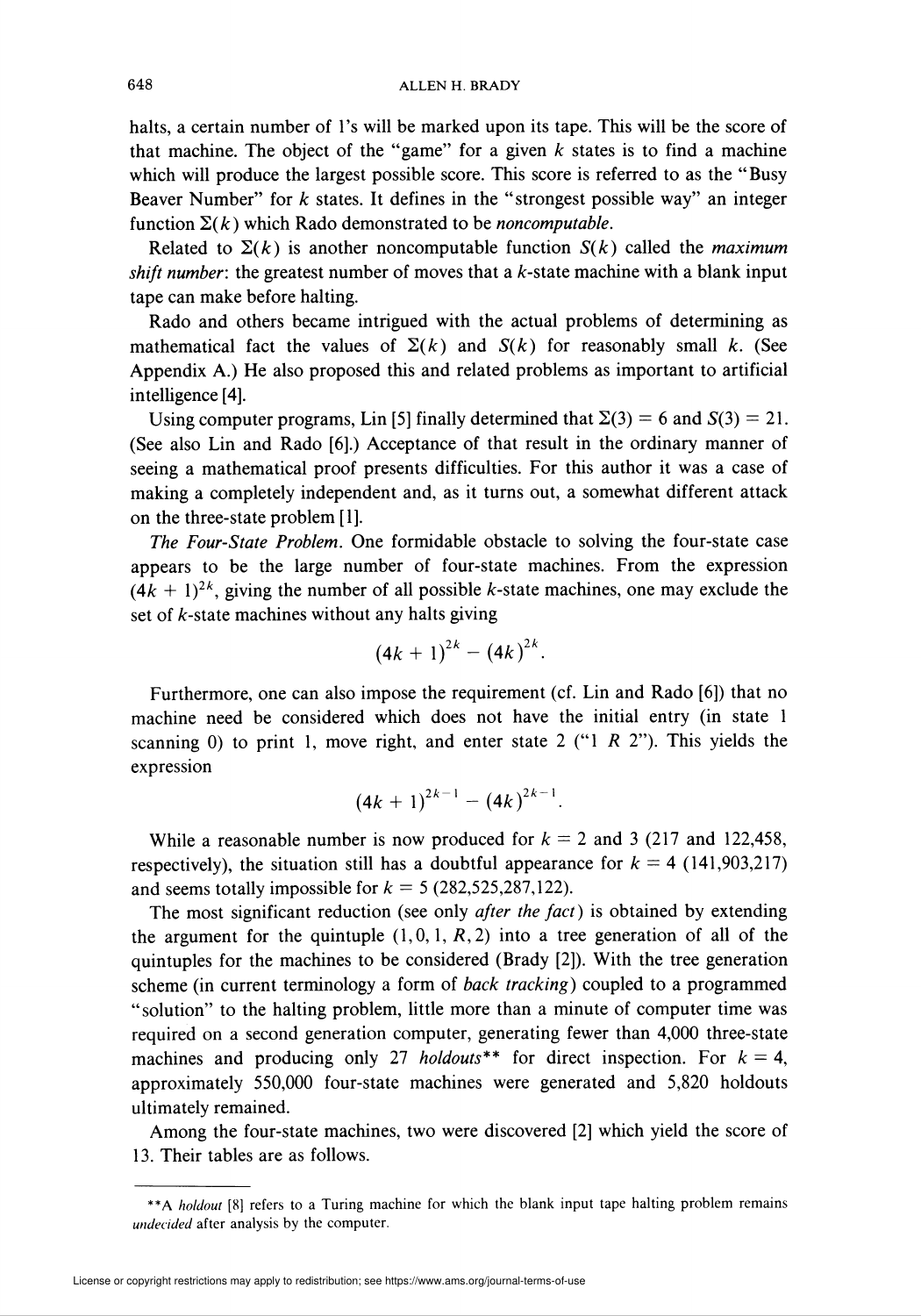|         |                                 |               | (Scanned Symbol) |         |                | (Scanned Symbol)                 |      |  |
|---------|---------------------------------|---------------|------------------|---------|----------------|----------------------------------|------|--|
|         |                                 |               |                  |         |                |                                  |      |  |
| (State) |                                 | 1 R 2         | 0 R3             | (State) |                | 1R2                              | 1L2  |  |
|         |                                 | 1L1           | 1R1              |         |                | 1L1                              | 0L3  |  |
|         |                                 | (halt)<br>1R4 |                  |         |                | (halt)                           | 1L4  |  |
|         | $\overline{4}$                  | 1L4           | 0 <sub>L</sub> 2 |         | $\overline{4}$ | 1R4                              | 0 R1 |  |
|         | Score = $13(96 \text{ shifts})$ |               |                  |         |                | Score = $13(107 \text{ shifts})$ |      |  |

(In order to achieve the scores and shift numbers claimed, the *halt* entry must be replaced by a triple which *prints a mark*, moves, and branches to a zero state following Rado's convention.)

The remaining 5,820 machines were all run for at least 500 moves with none observed to halt, and a 100 machine sample was inspected for a general picture of machine behavior. It was then *conjectured* [2] that  $\Sigma(4) = 13$  and  $S(4) = 107$ .

The remainder of this paper describes the final reduction of the 5,820 holdouts to only 218 through the use of new heuristic computer programs especially devised for the problem. Direct inspection of each of the 218 holdouts from these programs reveals that none will ever halt, and it can be stated as known that  $\Sigma(4) = 13$  and  $S(4) = 107$ .

### 2. Heuristic Classification of the Machines.

Proofs by Induction. Among the 27 "holdout" machines of three states the following two machines represent in a simple way their general classes of behavior:

|                       | 1 R 2            | $0L$ 3 | 1R2                   | 0L3  |
|-----------------------|------------------|--------|-----------------------|------|
| $\overline{2}$        | 1 <sub>L</sub> 2 | 1 R 1  | 0L1                   | 0 R2 |
|                       |                  | 1 L I  |                       |      |
| 3-State Holdout No. 6 |                  |        | 3-State Holdout No. 2 |      |
|                       | (Xmas Tree)      |        | (Counter)             |      |

Machine no. 6 demonstrates an oscillatory pattern as it sweeps across the written tape (Figure 1), growing at each end as it continues the extension of its pattern. S. Lin (private conversation) refers to such machines as "Christmas Trees," an appropriately graphic term which we will use throughout our discussion.

A proof by mathematical induction that the Xmas Tree pattern of machine no. 6 grows continually is not at all difficult, but the behavior is fairly obvious. Machine no. 2 demonstrates a pattern which is considerably less apparent. Its history of operation may be used to establish an inductive proof based upon the observations of its actual behavior shown in Figure 2 and the hypothesis that after  $3 \cdot 2^{n-1} - 2n$  $-7$  moves the machine will arrive at the configuration

$$
\frac{0}{3} \frac{1}{2n-1} \frac{1}{marks} 00
$$

having started on a blank segment of tape of length  $2n + 1$  squares.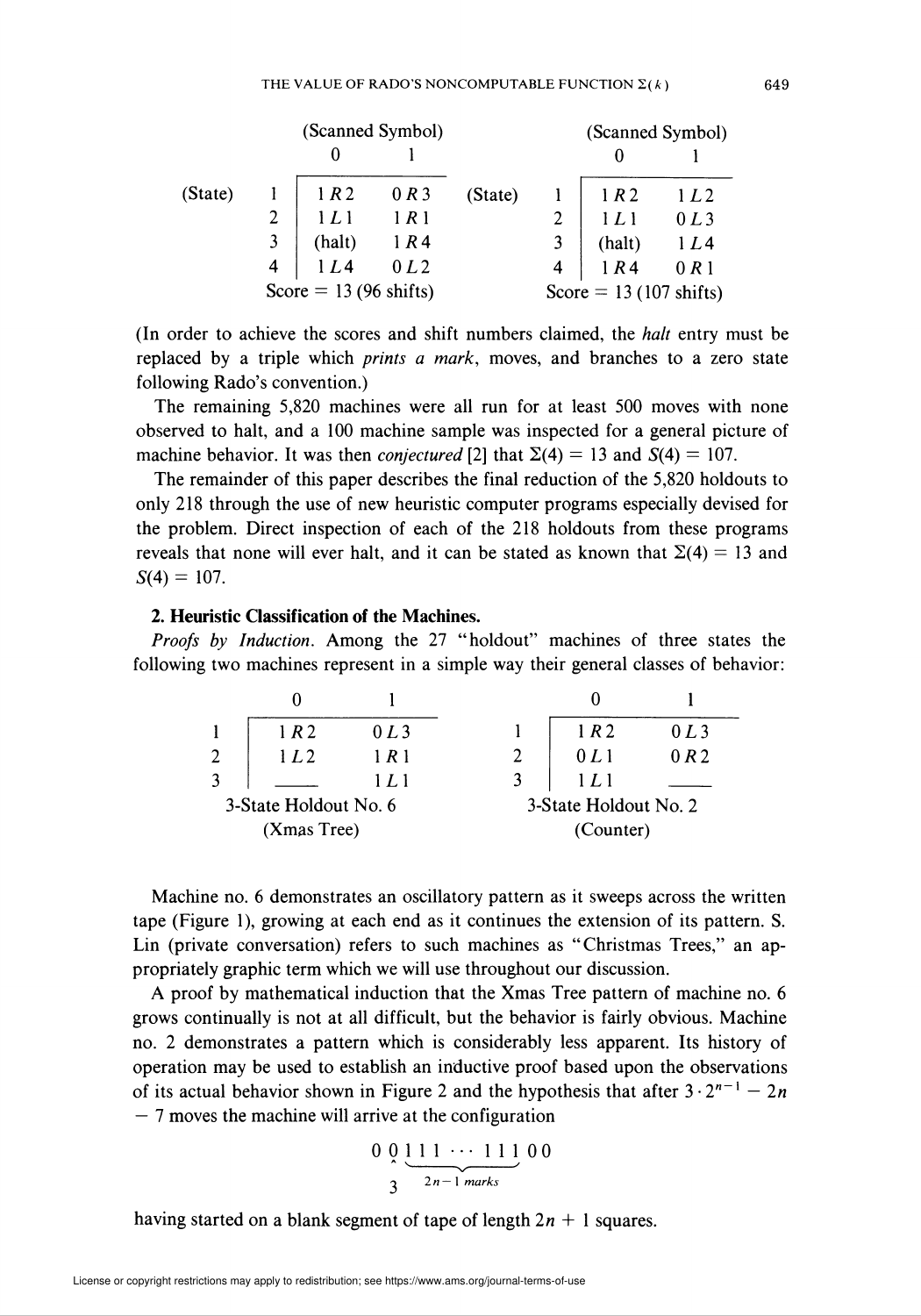| 0000000000000<br>$*1$         | 1              | 0001111110000<br>$*2$                      | 21 | 0011111010000<br>$*1$              | 41 |
|-------------------------------|----------------|--------------------------------------------|----|------------------------------------|----|
| 0000010000000<br>$*2$         | $\overline{2}$ | 0001111110000<br>$*1$                      | 22 | 0011101010000<br>$*3$              | 42 |
| 0000011000000                 | $\overline{3}$ | 0001111100000<br>$*3$                      | 23 | 0011101010000<br>$*1$              | 43 |
| $*2$<br>0000011000000<br>$*1$ | 4              | 0001111100000<br>$*1$                      | 24 | 0010101010000<br>$*3$              | 44 |
| 0000010000000<br>$*$ 3        | 5              | 0001110100000<br>$*$ 3                     | 25 | 0010101010000<br>$*1$              | 45 |
| 0000010000000<br>$\star$ 1    | 6              | 0001110100000<br>* 1                       | 26 | 0110101010000<br>$*2$              | 46 |
| 0000110000000<br>$*$ 2        | $\overline{7}$ | 0001010100000<br>$*$ 3                     | 27 | 0110101010000<br>$\star$ 1         | 47 |
| 0000110000000<br>$\star$ 1    | 8              | 0001010100000<br>$*1$                      | 28 | 0111101010000<br>$*2$              | 48 |
| 0000111000000<br>$*2$         | 9              | 0011010100000<br>$*2$                      | 29 | 0111101010000<br>$*1$              | 49 |
| 0000111100000<br>$*2$         | 10             | 0011010100000<br>$*1$                      | 30 | 0111111010000<br>$*2$              | 50 |
| 0000111100000<br>$^{\star}$ 1 | 11             | 0011110100000<br>$*$ 2                     | 31 | 0111111010000<br>$*1$              | 51 |
| 0000111000000<br>$*3$         | 12             | 0011110100000<br>$*1$                      | 32 | 0111111110000<br>$*2$              | 52 |
| 0000111000000<br>$\star$ 1    | 13             | 0011111100000<br>$*$ 2                     | 33 | 0111111110000<br>$*1$              | 53 |
| 0000101000000<br>$*$ 3        | 14             | 0011111100000<br>* 1                       | 34 | 0111111111000<br>$\star$ 2         | 54 |
| 0000101000000<br>$*1$         | 15             | 0011111110000<br>$\star$<br>$\mathfrak{D}$ | 35 | 0111111111100<br>$\star$<br>2      | 55 |
| 0001101000000<br>$*2$         | 16             | 0011111111000<br>$*2$                      | 36 | 0111111111100<br>*<br>$\mathbf{1}$ | 56 |
| 0001101000000<br>$*1$         | 17             | 00111111111000<br>$x_1$                    | 37 | 0111111111000<br>$*$ 3             | 57 |
| 0001111000000<br>$x^2$        | 18             | 0011111110000<br>$*3$                      | 38 | 01111111111000<br>* 1              | 58 |
| 0001111000000<br>$\star$ 1    | 19             | 00111111110000<br>$*1$                     | 39 | 0111111101000<br>$*$ 3             | 59 |
| 0001111100000<br>$*2$         | 20             | 0011111010000<br>$*3$                      | 40 | 01111111101000<br>$*1$             | 60 |
|                               |                |                                            |    |                                    |    |

FIGURE 1. Behavior of failure number six (Xmas Tree)

After the inductive proof was devised it was observed [1] that machine no. 2 is in essence a binary counter. The observation was triggered by the similarity of the expression  $3 \cdot 2^{n-1} - 2n - 7$  to the computed rate of growth of a simple binary counter which had been constructed as an exercise.

Studying the tape configurations in Figure 2 one can see that a "zero" is represented by the code pair  $(0\ 0)$ , while a "one" is represented by  $(1\ 0)$  as the machine counts continuously, adding "one" on the right and accumulating to the left. During the carry sweep (to the left), a "one" goes through an intermediate code (11), finally being converted to "zero" on the return sweep to the right as seen in the 49th "move" (Figure 2):

$$
(0\ 0)\ (0\ 1)\ (0\ 0)\ (0\ 1)\ (\underline{1}\ 1)\ (0\ 0)
$$

#### $\mathfrak{D}$

It appeared that what was needed for handling this problem was some sort of "mechanical induction" capability. Techniques involving symbolic and algebraic manipulation were considered, but the algebraic analysis of machines did not seem to be a sufficient approach. Algebraic characteristics did, however, turn out to yield a fruitful method for first order identification.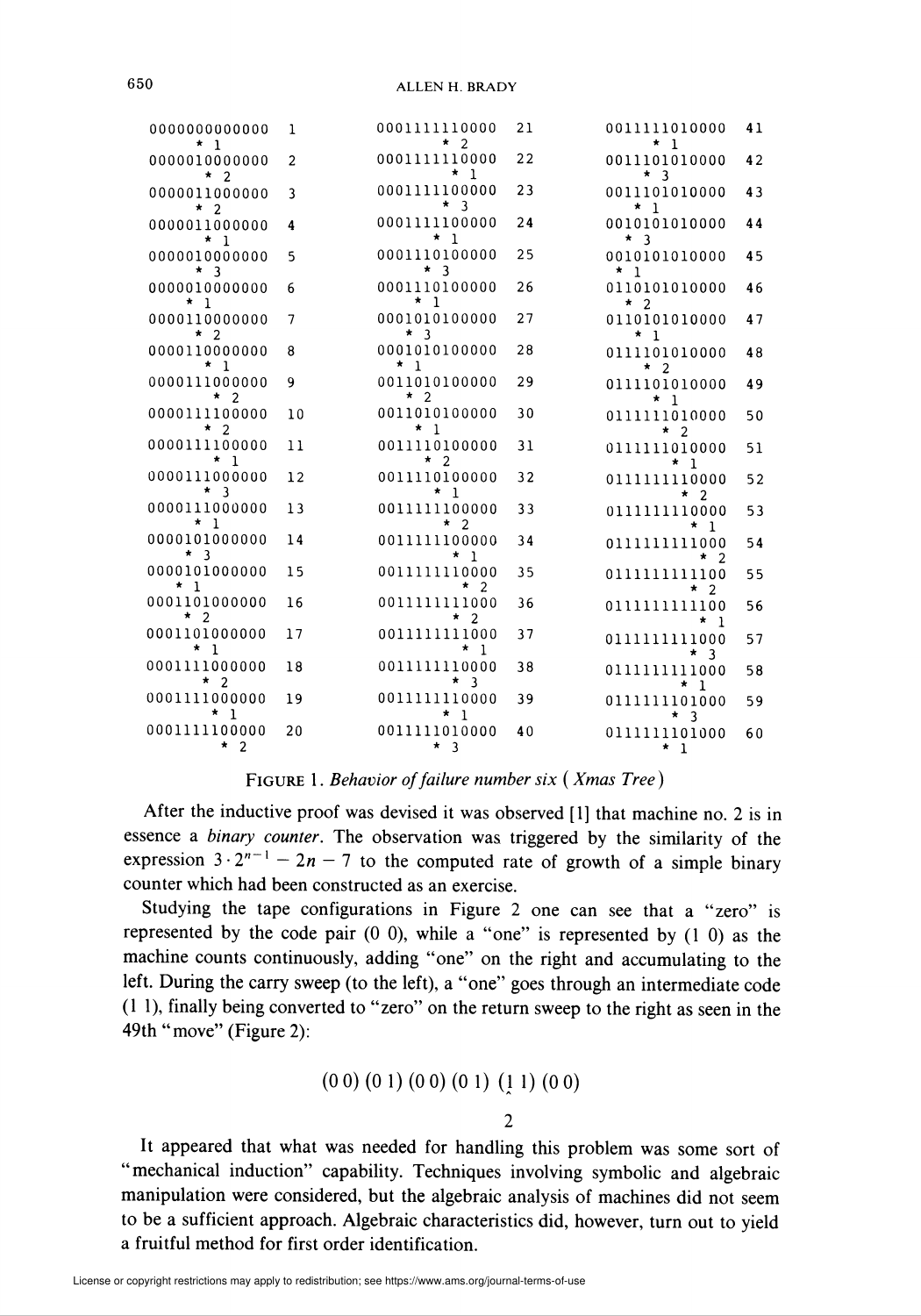| 0000000000000<br>1                        | ı              | 0000001000000<br>* 1            | 21 | 0000100011100<br>$\overline{2}$        | 41 |
|-------------------------------------------|----------------|---------------------------------|----|----------------------------------------|----|
| 0000000000100<br>$\overline{2}$           | 2              | 0000001000100<br>$\star$ 2      | 22 | 0000100001100<br>$\overline{2}$        | 42 |
| 0000000000100<br>*<br>- 1                 | 3              | 0000001000100<br>* 1            | 23 | 0000100000100<br>$*2$                  | 43 |
| 0000000000100<br>$*$ 3                    | 4              | 0000001000100<br>$*_{3}$        | 24 | 0000100000000<br>* 2                   | 44 |
| 0000000001100<br>$*1$                     | 5              | 0000001001100<br>* 1            | 25 | 0000100000000                          | 45 |
| 0000000011100<br>$\overline{2}$<br>*      | 6              | 0000001011100<br>2              | 26 | - 1<br>0000100000100                   | 46 |
| 0000000010100<br>2                        | $\overline{7}$ | 0000001010100<br>$\overline{2}$ | 27 | $*2$<br>0000100000100                  | 47 |
| 0000000010000<br>$\overline{2}$<br>*.     | 8              | 0000001010000<br>$*$ 2          | 28 | *<br>- 1<br>0000100000100              | 48 |
| 0000000010000<br>-1                       | 9              | 0000001010000<br>* 1            | 29 | 3<br>0000100001100                     | 49 |
| 0000000010100<br>$\overline{\phantom{a}}$ | 10             | 0000001010100<br>$*2$           | 30 | -1<br>0000100011100                    | 50 |
| 0000000010100<br>$*1$                     | 11             | 0000001010100<br>* 1            | 31 | 2<br>0000100010100                     | 51 |
| 0000000010100<br>$*$ 3                    | 12             | 0000001010100<br>*<br>- 3       | 32 | $\overline{2}$<br>*<br>0000100010000   | 52 |
| 0000000011100<br>$*1$                     | 13             | 0000001011100<br>$^{\star}$ 1   | 33 | * 2<br>0000100010000                   | 53 |
| 0000000011100<br>$*$ 3                    | 14             | 0000001011100<br>$*$ 3          | 34 | * 1<br>0000100010100                   | 54 |
| 0000000111100<br>* 1                      | 15             | 0000001111100<br>$*$ 1          | 35 | $*_{2}$<br>0000100010100               | 55 |
| 0000001111100<br>$*2$                     | 16             | 0000001111100<br>$* \quad 3$    | 36 | * 1<br>0000100010100                   | 56 |
| 0000001011100<br>$*2$                     | 17             | 0000011111100<br>* 1            | 37 | - 3<br>0000100011100                   | 57 |
| 0000001001100<br>2                        | 18             | 0000111111100<br>$*$ 2          | 38 | $*1$<br>0000100011100                  | 58 |
| 0000001000100<br>$\overline{2}$           | 19             | 0000101111100<br>$*2$           | 39 | $*$ 3<br>0000100111100                 | 59 |
| 0000001000000<br>$*2$                     | 20             | 0000100111100<br>$*2$           | 40 | * 1<br>0000101111100<br>$\star$ $\sim$ | 60 |

# FIGURE 2. Behavior of failure number two (Counter)

Rates of Growth of the Scanned Tape. For the simple "sweep across" or Xmas Tree pattern, the rate of growth is inversely proportional to the tape excursion,  $y$ , plus a constant,

$$
dy/dx = 1/(ky + c_1),
$$

yielding the relation

$$
(1) \t x = ay^2 + by + c.
$$

For a counter, experience has shown that a sequence of the form

$$
(2) \hspace{3.1em} a2^n + bn + c
$$

identifies the characteristic extremum. In particular, for a simple binary counter (one bit code) it can be seen that the sequence identifying the start of counting on an exact power of two will have the relationship

$$
S_n=2S_{n-1}+2.
$$

Through integration of the differential equation

$$
dx/(x+2)=dy,
$$

suggested by the difference equation

 $S_n - S_{n-1} = S_{n-1} + 2$ ,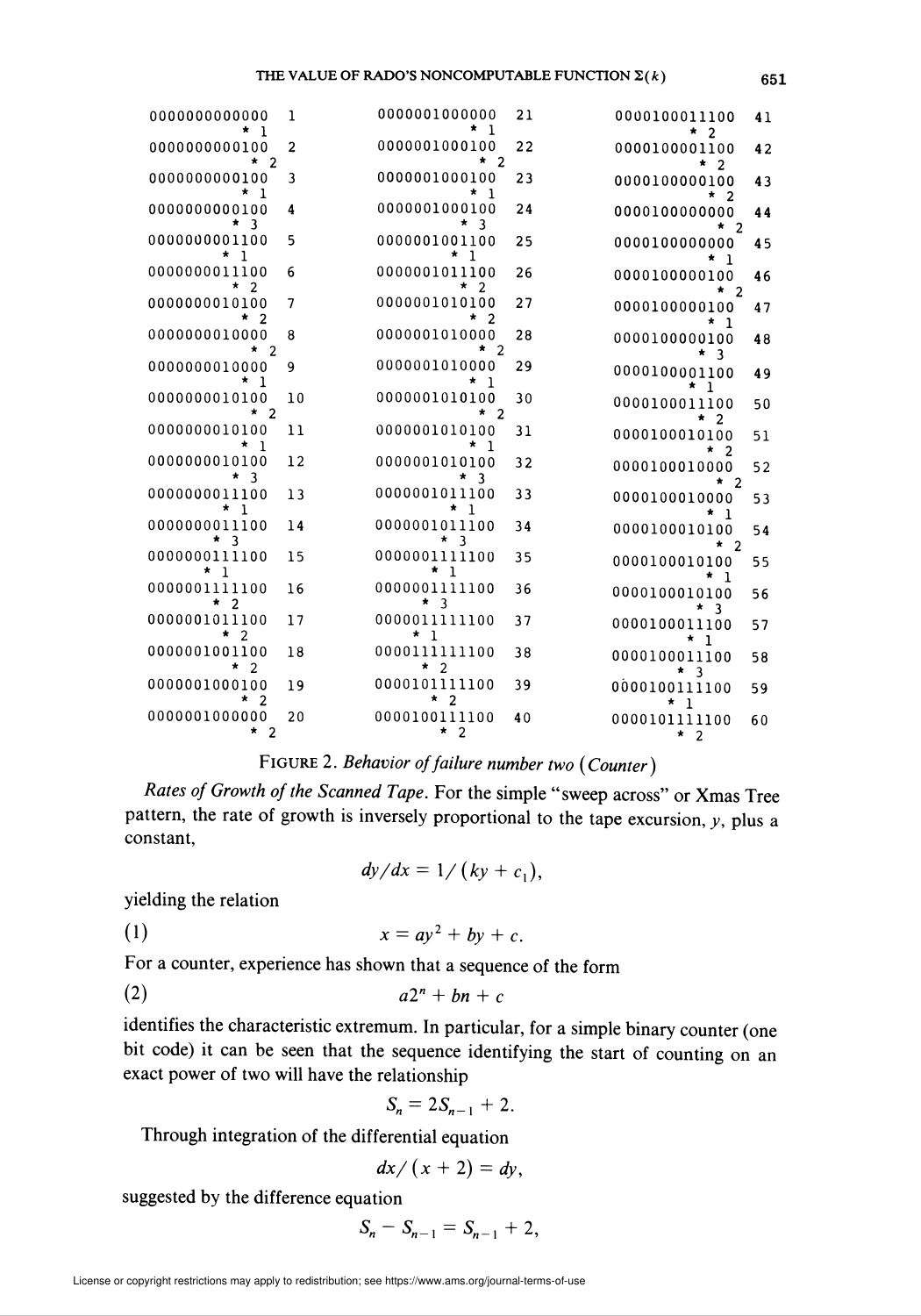one obtains

$$
x=a2^y-2.
$$

(The same form can be obtained using known difference equation methods.)

From our derived expressions it can be seen that the characteristic (or *necessary* feature) identification is readily discernable through a table of differences formed from the sequence of maximum excursions occurring on the left (at  $l_i$  moves) and on the right  $(r<sub>i</sub>$  moves) during machine operation.

If the second differences are constant, the maximum excursions follow a parabolic sequence (1) which is indicative of the Xmas Tree. A table of differences formed from (2) would yield

$$
D1 = (a2n+1 + b(n + 1) + c) - (a2n + bn + c) = a2n + b
$$

and

$$
D^2 = (a2^{n+1} + b) - (a2^n + b) = a2^n.
$$

Therefore, if the second differences yield a simple geometric sequence progressing by a power of two, a binary counter is indicated (but not demonstrated) so long as the extreme on the opposite side is constant.

A Heuristic Filter. Observations of a small sample of Xmas Trees and Counters will make apparent the fact that the table of differences is applicable only to an enveloping sequence, since machine "gyrations" on the growing edge of the traversed region of tape can be quite complex.



Figure 3. Sequence filtering algorithm

Various techniques for extracting the envelope were considered, including even numerical curve fitting. Ultimately, the following simple algorithm for extracting an enveloping ascending sequence was devised: Start with a sequence of maximum excursions (for instance,  $r_i$ ) and form a table of first differences  $(D_i = r_{i+1} - r_i)$ .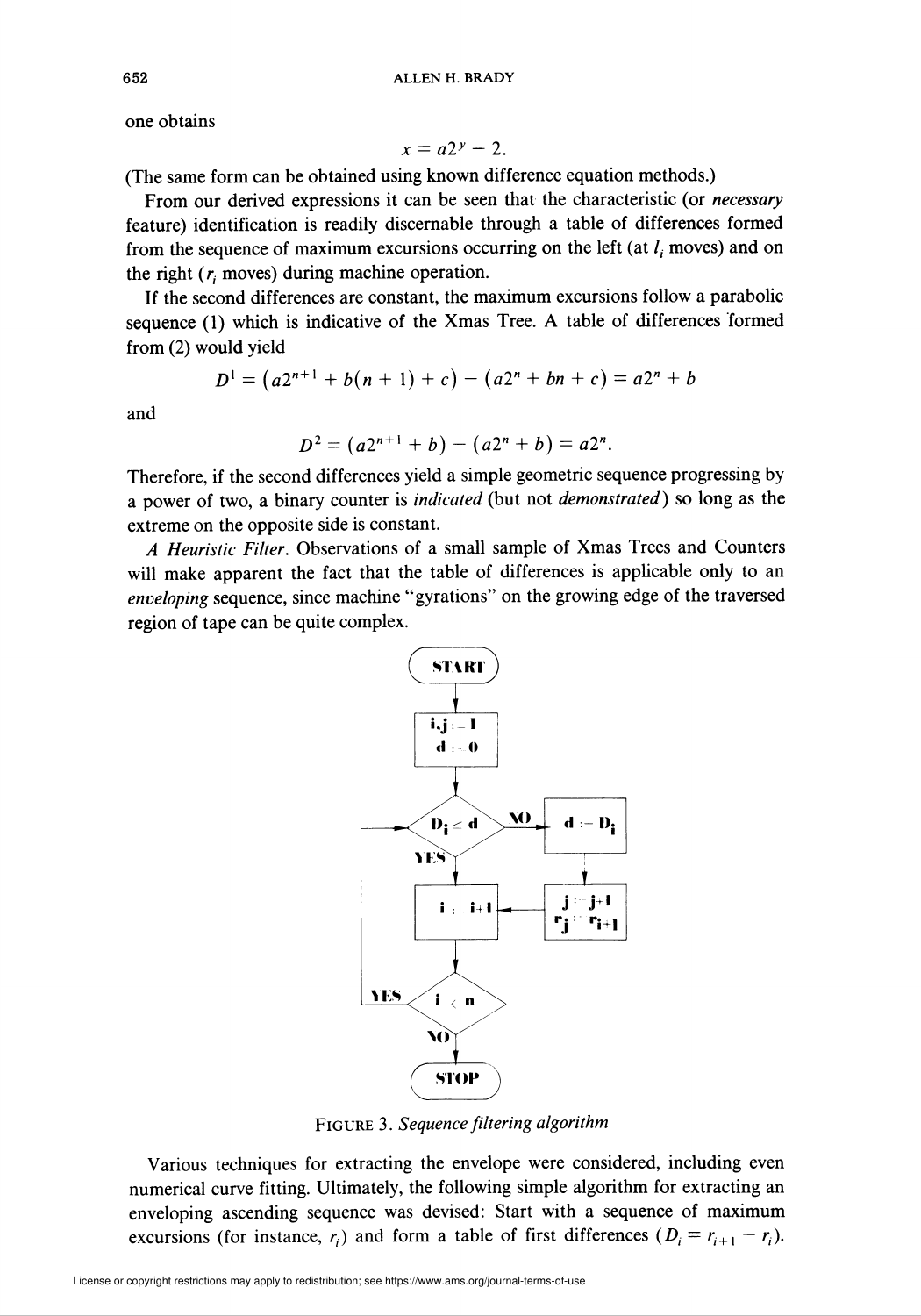Then trace forward through the table of first differences extracting a strictly increasing sequence while discarding all the rest. The extracted sequence can then be used to form the table of first and second differences which we want to inspect. A flowchart for the algorithm is shown in Figure 3.

The filtering scheme and difference computations were embodied in a program along with some other parameter dependent heuristics and applied to the 5,820 4-state holdouts. This computer program separated the holdouts into three tentative or probable classes: XMAS (4,849); COUNTER (402); and UNKNOWN (569).

### 3. The Cellular Representation of Xmas Trees.

The Basic Picture. Initial attempts to handle the Xmas Trees using a tediously constructed program were unsatisfactory, so after the failure of this first program to make a significant reduction, a careful study was made of the resistant holdouts of the Xmas Tree sample. From the thought that had already gone into the Counter problem, a cellular picture had evolved in "hardware" terms. It then became apparent that (1) a cellular representation for Xmas Trees also had merit, and (2) the inductive pattern should be sought relative to the growing chain of *perceived* cells and not fixed absolutely to the tape of the Turing machines.

A Xmas Tree can be represented by a chain of tape segments (cells) which go through metamorphic changes in the process of reproducing themselves. At some point in the metamorphic and reproductive cycle, say, when the machine has reached a new right extremum in its tape excursion, we observe that the tape is made up of a left segment, a right segment, and a sequence of identical interior segments:

$$
\frac{1}{\sqrt{L}} - \frac{\sqrt{X}}{\sqrt{X}} - \frac{\sqrt{X}}{\sqrt{X}} - \frac{\sqrt{R}}{2}
$$
  
(initial configuration) scan position of TM

As we will learn later, it is not so important that we identify the  $L$  and  $R$  cells as it is for us to identify the  $X$  cell. (The reader may find it helpful to observe the behavior of the four-state example no. 1 in Appendix B.)

If we operate the machine until it reaches the next major right extremum (determined by the filtering process) we will see that a new  $X$  cell has been produced:

$$
\frac{1}{\sqrt{L}} - \frac{\sqrt{X}}{\sqrt{Y}} - \frac{\sqrt{X}}{\sqrt{X}} - \frac{\sqrt{X}}{\sqrt{X}} - \frac{\sqrt{R}}{\sqrt{X}}
$$
\n(final configuration)

What happens in the general case is that the  $L$  and  $R$  segments act as parent cells and generate partial cells  $Z_1$  and  $Z_2$  which, when juxtaposed, form an X cell.

Starting with the initial configuration, as the machine proceeds to process the right segment, it eventually emerges, sweeping from right to left converting the  $X$  cells to Y cells, their metamorphic successors.

$$
\frac{\sqrt{L}}{s} \frac{1}{s} - \frac{\sqrt{Y}}{Y} - \frac{\sqrt{Y}}{Y} - \frac{\sqrt{Y}}{Y} - \frac{\sqrt{R'}}{R'}
$$

The machine then enters the left segment, takes it through its reproductive transformation and emerges from where it entered, sweeping from left to right converting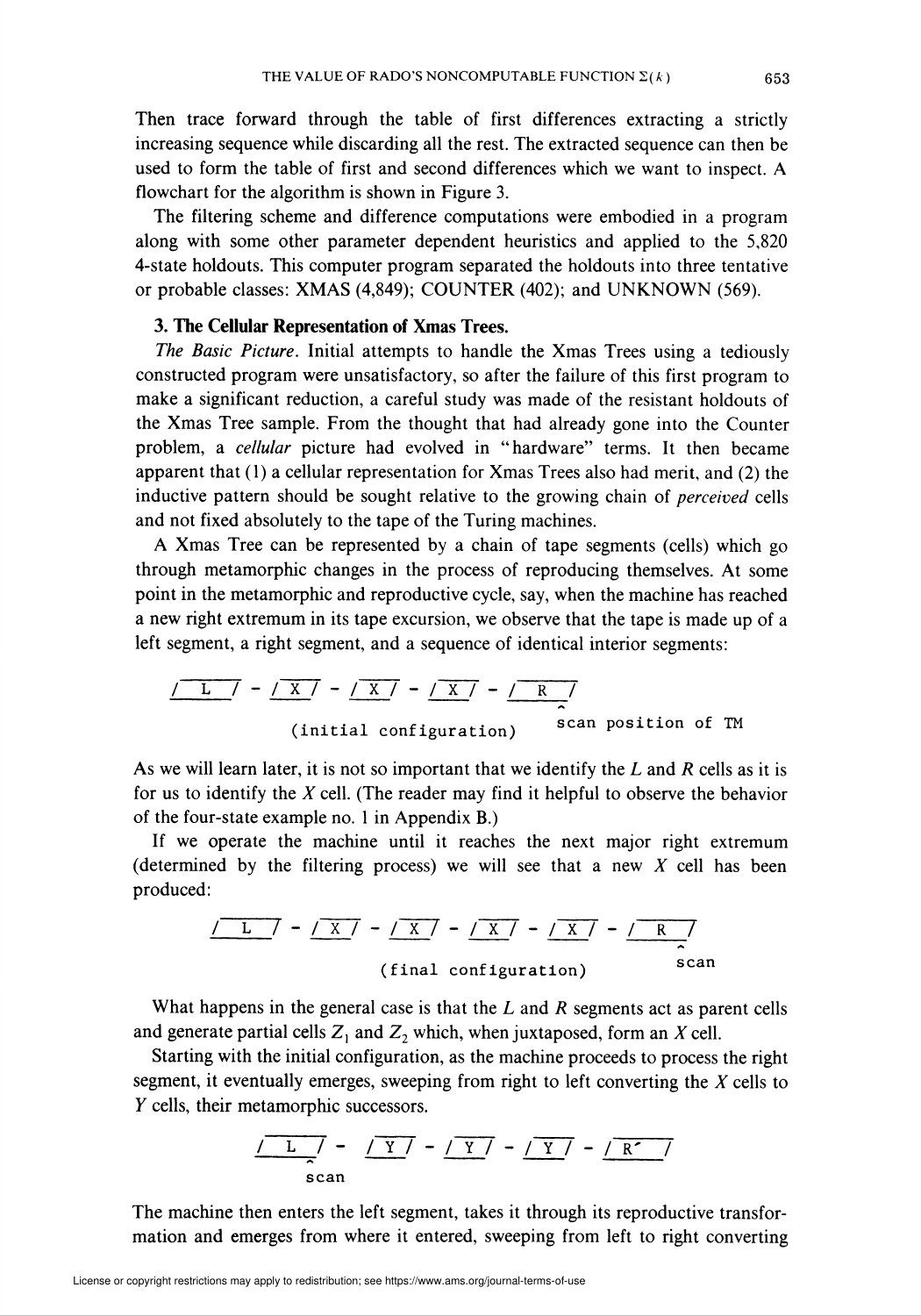the Y cells to Z cells. The machine enters the right segment and eventually reaches a new extreme at which point we observe the chain

$$
\frac{1}{1} - \frac{1}{2} - \frac{1}{2} - \frac{1}{2} - \frac{1}{2} - \frac{1}{2} - \frac{1}{2} - \frac{1}{2}
$$
\n(alternate view of final configuration) scan

The Z cells, which were the metamorphic successors to the Y cells, are in fact complementary images of the original  $X$  cells, so that the cell wall boundaries simply shift if (as is usually the case)

$$
\frac{7z}{1} - \frac{7z}{2} - \frac{7z}{2} = \frac{7x}{1} - \frac{7x}{2}
$$

It is apparent by inductive extension (since the  $X$  and  $Z$  cells are the same size) that a chain of  $n \, Z$  cells,

$$
\frac{1}{2} \frac{1}{1} - \frac{1}{2} \frac{1}{1} - \dots - \frac{1}{2} \frac{1}{2} - \frac{1}{2} \frac{1}{2}
$$

bounded by a  $Z_1$  cell on the left and a  $Z_2$  cell on the right is identical to a chain of  $n + 1$  X cells:

$$
\sqrt{X} = \sqrt{X} = \cdots = \sqrt{X}
$$

The actual situation, however, is made much more complicated by the fact that the metamorphic transformation of a cell is intertwined with the transformation of its neighboring cells. As will be seen, this interdependence is (fortunately) not inextricable.

Furthermore, the transformations of the  $L$  and  $R$  segments are frequently not simply described, but problems with their behavior are easily circumvented by incorporating several X cells into these end segments to act as buffers.

The Detailed Metamorphic Cycle. Assume, then, that at least one  $X$  cell is in the right end of the left segment,  $L_0$ , and at least one X cell is in the left end of the right segment,  $R_0$ :

Left (L<sub>0</sub>)  
\n
$$
\sqrt{\frac{1 \times 1 - 1 \times 1 - \dots - 1 \times 1 - 1}{q_0}}
$$

Let the controlling Turing machine be in state  $q_0$  at the extreme right. Operate the machine until it emerges from the right segment to the left. Call the emerging state  $q_a$ :

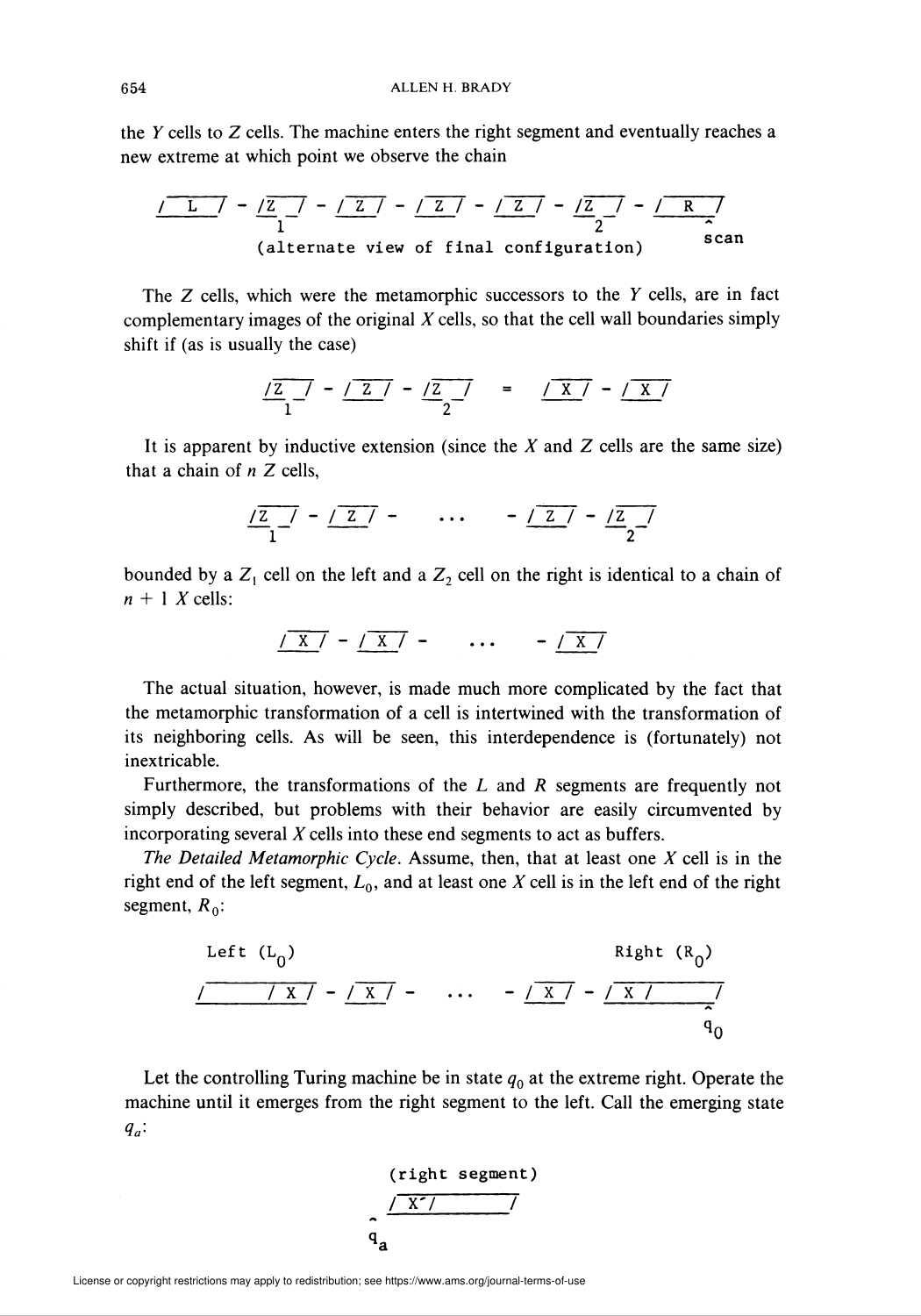The X cell on the left end will now be in an intermediate metamorphic stage,  $X'$ . We must next demonstrate that the machine will operate on a two cell segment

$$
\frac{1 + \frac{1}{x}}{q_a} - \frac{1 - \frac{1}{x}}{q_a}
$$

resulting in the transformation to the segment

$$
\frac{\sqrt{X'} - \sqrt{Y}}{q_a}
$$

with the machine emerging on the left in the same state  $q_a$ .

If this has occurred as described, then obviously by extension we can see that any chain of X cells entered on the right in the same state  $q_a$  with an X' cell to the right of the chain

$$
\frac{1 \times 7 - 1 \times 7}{q_a} - \dots - \frac{1 \times 7 - 1 \times 7}{q_a}
$$

must undergo transformation into a string of Y cells with an  $X'$  cell on the left and the controlling machine emerging in state  $q_a$ :

$$
\frac{\sqrt{X'} - \sqrt{Y}}{q_a} \qquad \cdots \qquad - \sqrt{Y} - \sqrt{Y} - \sqrt{Y}
$$

In other words, a chain of  $X$  cells of any length is transparent to the passage of the controlling machine as it travels from the right segment to the left segment.

As our next step in the inductive proof, we operate on a partially changed left segment (its X cell converted to an X' cell) to the left of the X' cell in state  $q_a$ :

$$
\overbrace{\qquad \qquad }^{\text{(left segment)}}_{\qquad \qquad \qquad }a}
$$

We run the machine until it emerges to the right. Call the emerging state  $q<sub>b</sub>$ . The cell on the right end will now be in an intermediate metamorphic stage Y':

$$
\overbrace{\qquad \qquad }^{\text{(left segment)}}_{\text{q}} \qquad \qquad }^{\text{(right}}
$$

We must next show that a chain of  $Y$  cells is transparent to passage of the machine to the right. Forming a segment consisting of a  $Y'$  and a  $Y$  cell, we demonstrate that

$$
\frac{\sqrt{Y'}}{\sqrt{Y'}} - \frac{\sqrt{Y'}}{q_b}
$$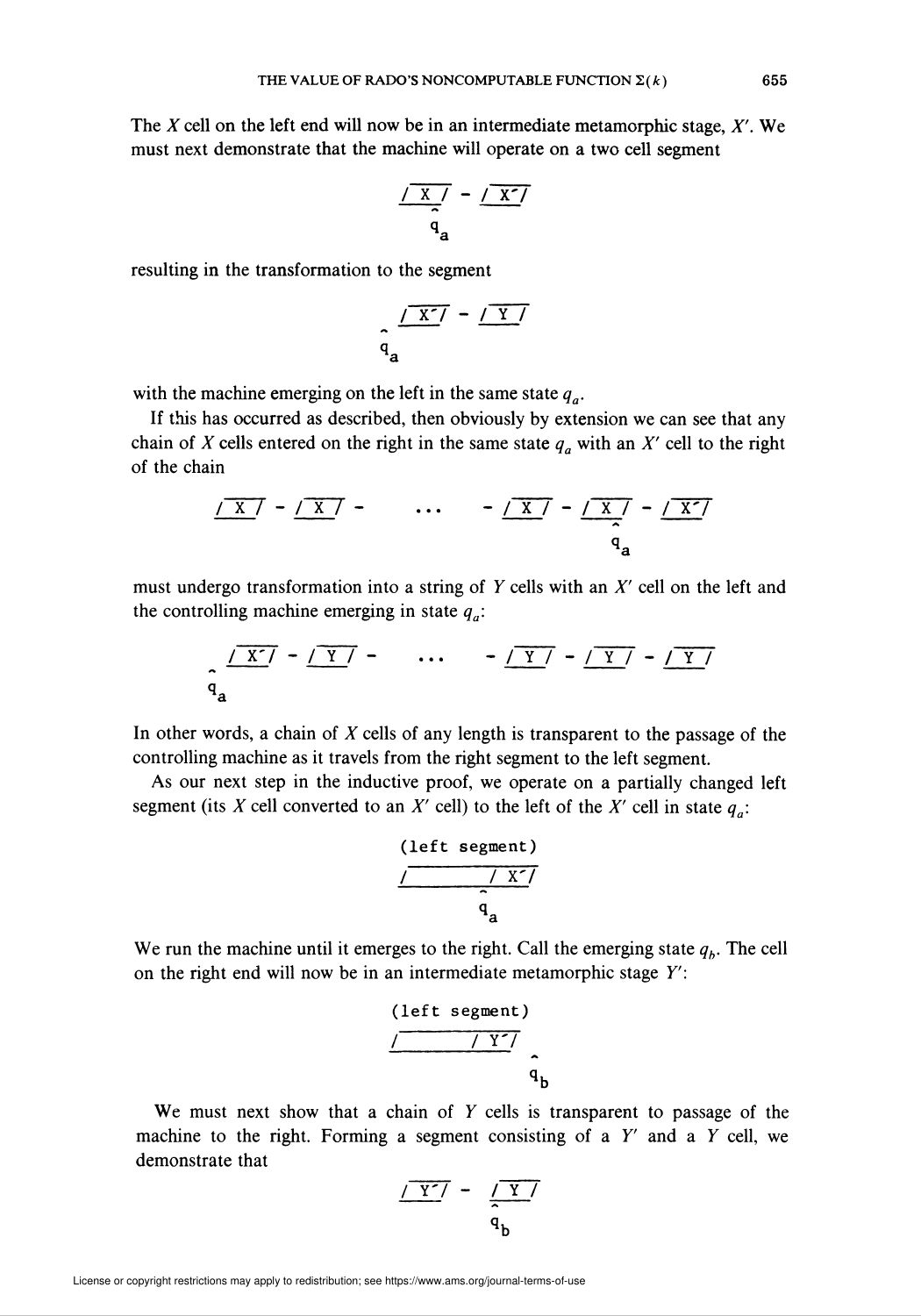becomes

$$
\frac{1 \times 1 - 1}{q_b}
$$

by simulating the controlling machine under the implied restrictions.

As the final simulation step in the establishment of our proposition, we operate on a partially changed right segment (the right segment as we left it but with its Y cell converted to a Y' cell) positioned to the right of its Y' cell in state  $q<sub>b</sub>$ :

$$
\frac{\sqrt{r}\sqrt{r^2-r^2}}{q}
$$

We run this configuration until the machine reaches the new extremum on the right in state  $q_0$ :

$$
\overbrace{\qquad \qquad }^{\text{(right segment, R_0^{'})}}
$$

The metamorphosed left segment with its  $Y'$  cell converted to a  $Z$  cell (which we have proved will happen) we will call  $L'_0$ . The right segment above we will call  $R'_0$ . We determine that under these transformations "birth" has taken place. I.e.,

$$
\frac{L}{0} = \frac{L}{0} = \frac{L}{0} = \frac{Z}{1}
$$

and

$$
\frac{R}{0} = \frac{Z}{2} - \frac{R}{0}
$$

— the  $L'_0$  segment is identical to the original  $L_0$  with a partial cell  $Z_1$  on the right,

while the  $R'_0$  segment is identical to the original  $R_0$  with a partial cell  $Z_2$  on the left.

As already mentioned, we must finally show that

$$
\frac{7z}{1} - \frac{7z}{2} - \frac{7z}{2} = \frac{7x}{2} - \frac{7z}{2}
$$

The original premise is the existence of the initial configuration. Since this was already established by the feature extraction process, the inductive proof for the particular machine is then complete.

It should be pointed out that should any particular step fail there is no proof. There are also heuristically established limits placed upon any simulation to prevent the possible occurrence of a loop. Wherever we have in effect said " until anticipated condition arises" it should be assumed that we mean "until anticipated condition arises or limiting condition occurs." The occurrence of a limiting condition implies failure of the proof procedure for a given Turing machine.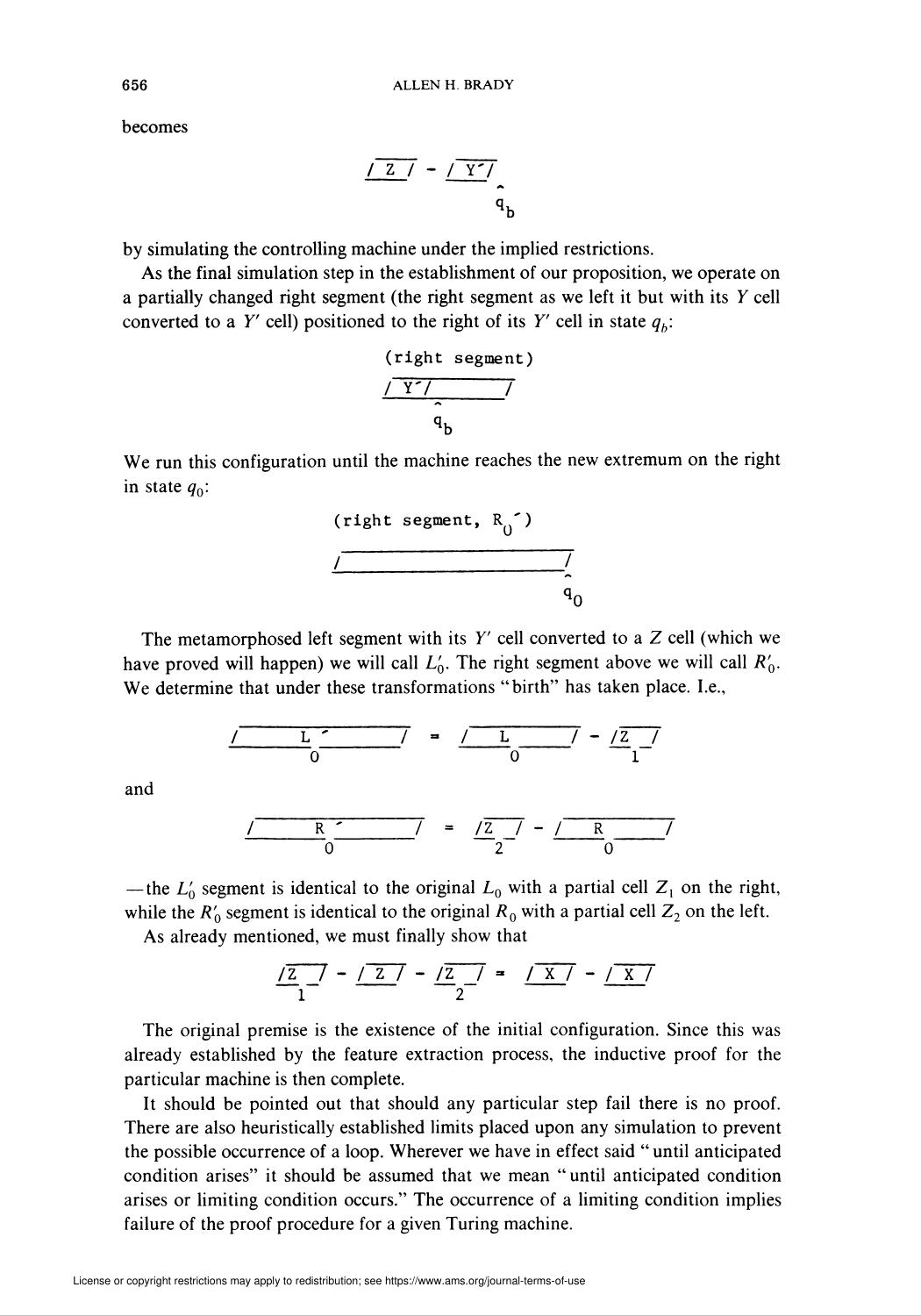Heuristic Extraction of Xmas Tree Features. Extraction of the features of a Xmas Tree is a simple process which was arrived at after several experiments.

The machine is run for a thousand moves or so, and the enveloping sequences of extreme (max. and min.) excursions are filtered out. The last extreme point (on the right) occurs at what we shall refer to as  $i_2$  moves (shifts). The preceding filtered extreme occurs at  $i_1$  moves.

We rerun the machine from scratch to the point  $i_1$ . We then "snip" the tape (Figure 4) in the middle of its range of excursion creating and saving the segments  $L_0$  and  $R_0$ . We then run the machine from  $i_1$  to  $i_2$ . We match  $L_0$  from the left on the new tape configuration at  $i_2$  and  $R_0$  from the right. (If no match occurs, the test fails at this point.) The residual segment in the center of the tape after removal of  $L_0$  and  $R_0$  is taken to be the X cell.



Figure 4. Extraction of Xmas Tree cells

It is important to note that while the success of the extraction process is necessary to the proof, it is not sufficient. The precise demonstration of the independence of the  $L_0$  and  $R_0$  transformation must be made along with the demonstration of the transparency of the chain of  $X$  cells to passage of the machine back and forth through them. These demonstrations, as already described, are then made step by step from move  $i_1$  to move  $i_2$ .

Xmas Tree Variants. Two variants of Xmas Trees occur which were easily accomodated by minor modifications in the extraction heuristics and the mechanical proofs. These we will refer to as Leaning Trees and Trees with a Shadow. (See Appendix B.) In both of these variants, the segment  $R_0$  gives birth to an extra X cell while the  $L_0$  segment consumes a portion of an X cell. The Tree with a Shadow in addition remains attached to a trail of skeletons left behind.

The other variant is the Xmas Tree with a double sweep, which we will refer to as the Alternating Xmas Tree. This variant was handled in a manner similar to that used for the standard Xmas Tree. The Alternating Xmas Tree becomes a generalization of the Xmas Tree, and the mechanical proof for Alternating Xmas Trees is applicable to Xmas Trees.

The minor variants analogous to the Leaning Trees and the Trees with Shadow show up in the Alternating Xmas Trees. Minor changes were made in the programs to accomodate the (alternating) Leaning Trees. Only eight "Alternating Trees with Shadow" appeared in the 218 final holdouts.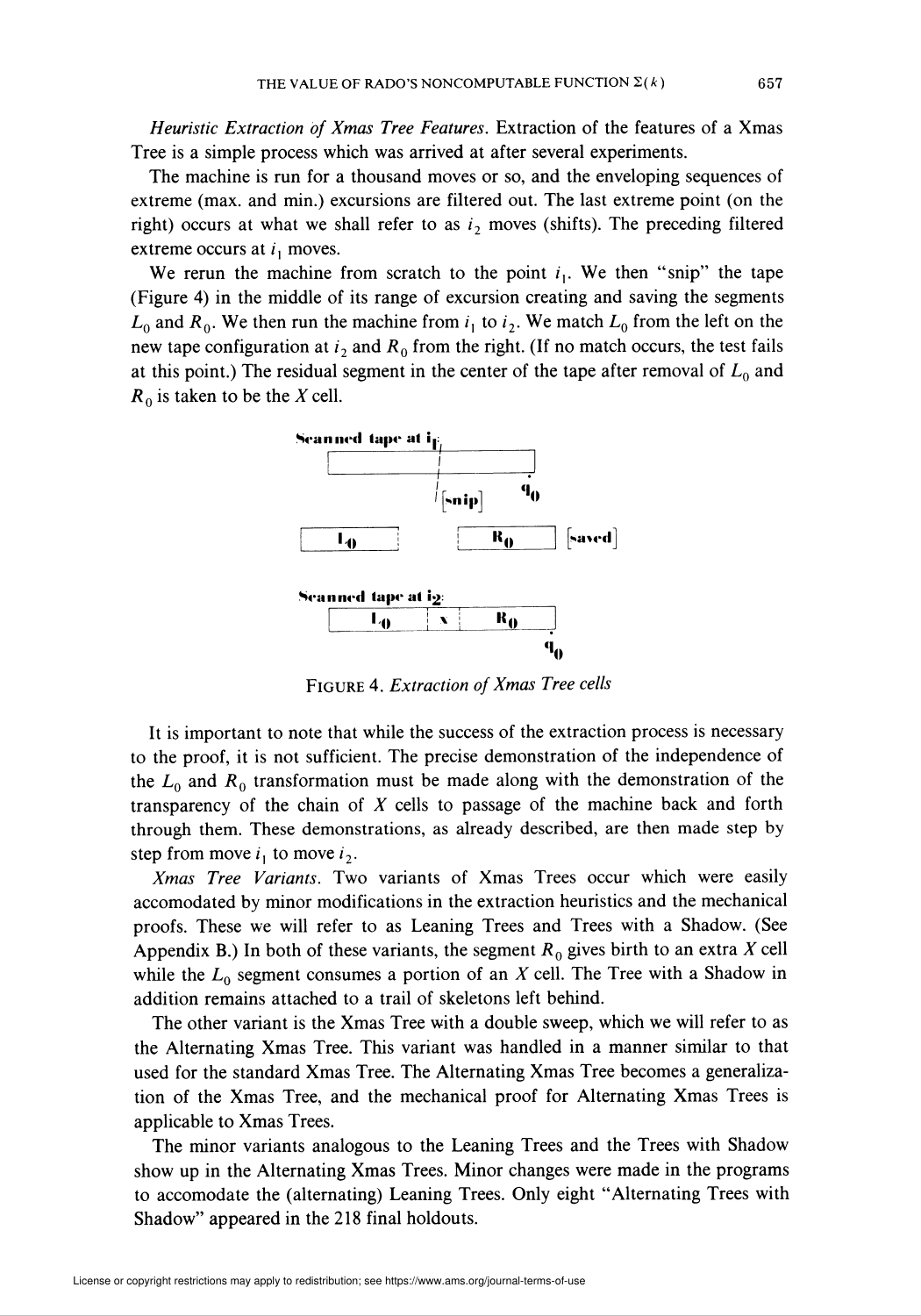From the set of 4,829 holdouts tentatively separated into XMAS, 4,841 were proved never to halt, while 8 holdouts remained. From the set of 569 holdouts tentatively separated as UNKNOWN, 389 were proved never to halt, while 180 holdouts remained.

### 4. Cellular Representation of Counters.

The Hardware Analog. For a Counter one can picture a semi-infinite chain of registers, initially all in the ZERO state,

$$
\frac{\sqrt{E}}{\sqrt{2}} = \frac{\sqrt{0}}{\sqrt{2}} = \frac{\sqrt{0}}{\sqrt{2}} = \frac{\sqrt{0}}{\sqrt{2}} = \cdots
$$

driven from an END cell or register labeled  $E$ . Carry and return signals are propagated through this chain. When a carry signal enters a cell or register in the ZERO state, the cell goes into the ONE state and sends back a return signal:

$$
c \rightarrow / \overline{0} / \qquad \qquad \Longrightarrow \qquad r \leftarrow / \overline{1} / \overline{1} \right)
$$

When a carry enters a cell in the ONE state, the cell goes into the transition or 1' state and sends the carry on:

$$
c \rightarrow \boxed{17} \qquad \qquad == \qquad \qquad \boxed{17} \rightarrow c
$$

When a return signal enters a cell (in the 1' state), the cell goes into the ZERO state and the return signal is continued back:

$$
\frac{1}{1} < -r \quad \implies \quad r < -\frac{0}{0}
$$

Finally, when the return signal is detected by the END cell, the carry is regenerated and sent into the register chain:

$$
\frac{\sqrt{E}}{\sqrt{E}} \sim r \qquad \Rightarrow \qquad \frac{\sqrt{E}}{\sqrt{E}} \sim \infty
$$

Another possible cell state (which does arise) is the blank or unwritten state. In such a cell, the code for zero is not all Turing machine 0's. In this case, a blank  $(B)$ cell is first converted to a ONE:

$$
c \rightarrow \frac{B}{}
$$
 =  $\rightarrow$   $r \leftarrow \frac{1}{1}$ 

For input signals of interest we may now look at the complete state diagram of a cell with state  $B$ , 0, 1' and 1 shown in Figure 5(a).

Heuristic Extraction of Counter Components. The initial difficulty in analyzing a counter rests completely in the recognition of its components. Cell size is taken to be the increase in tape excursion from one filtered extreme to the next. At an extreme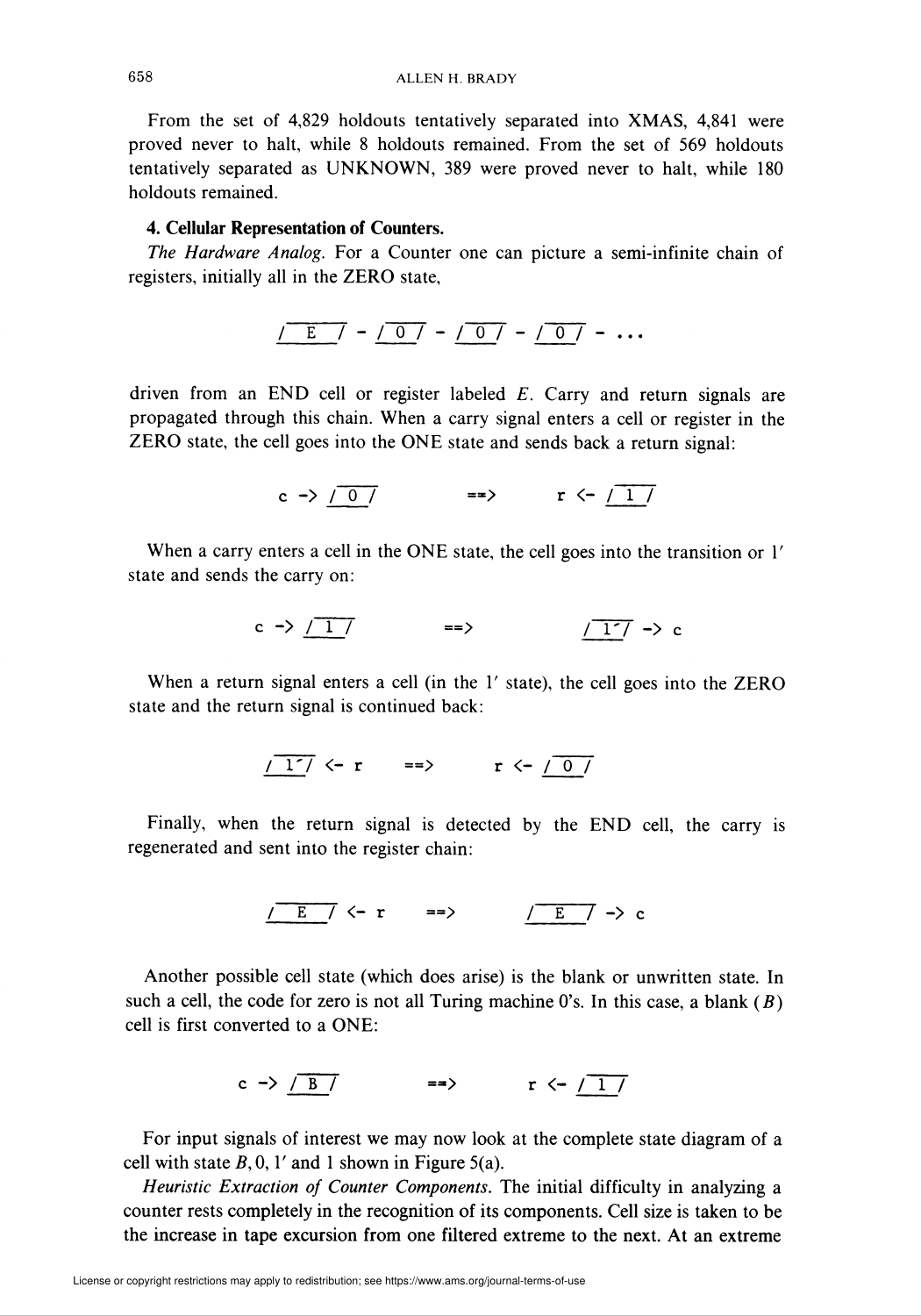point we have a blank cell, B, being converted into a ONE cell:

$$
\frac{(1 \text{ moves})^{2}}{\sqrt{E}} - \frac{17}{17} - \frac{17}{17} - \dots - \frac{17}{9} - \frac{B}{9} - \frac{B}{9} - \dots
$$

At the first relative minimum point (prior to reaching  $i_2$ , the next extreme of carry propagation) the end cell,  $E$ , is in the process of regenerating (or reflecting) a carry signal:

/ z' i - i o / - /~o~7 - ••• - m - m - /T7 - ... m

From the tape configuration at this point we attempt to extract the code for a ONE and for a ZERO, based upon cell-size alignment and the unfiltered excursion extreme occurring between  $i_1$  moves and this point of operation. From alignment of the configuration at  $i_1$ , we extract the code for 1', and tentatively for E. We augment the tentative end cell with two 1' cells for a margin of safety. (Once a counter is in operation, it is evident that the addition of a fixed number of counter cells to the END cell does not change its defined operation as depicted in the state diagram of Figure 5(b).)



FIGURE 5. (a) and (b) State diagram of counter cells

With the alignment of cells now determined, we snip the chain of the  $i_1$ configuration at a cell boundary:

$$
\frac{1}{\sqrt{E}} \left[ -\frac{1}{1} \right] - \dots - \frac{1}{1} \left[ -\frac{1}{1} \right] - \dots - \frac{1}{1} \left[ -\frac{1}{1} \right] - \dots - \frac{1}{q_c}
$$

and run the partial configuration on the right until the controlling Turing machine emerges at the cut:

$$
\frac{1}{a_{\mathbf{r}}} = \frac{1}{a_{\mathbf{r}}} = \frac{1}{a_{\mathbf{r}}} = \frac{1}{a_{\mathbf{r}}} = \frac{1}{a_{\mathbf{r}}} = \frac{1}{a_{\mathbf{r}}} = \frac{1}{a_{\mathbf{r}}} = \frac{1}{a_{\mathbf{r}}} = \frac{1}{a_{\mathbf{r}}} = \frac{1}{a_{\mathbf{r}}} = \frac{1}{a_{\mathbf{r}}} = \frac{1}{a_{\mathbf{r}}} = \frac{1}{a_{\mathbf{r}}} = \frac{1}{a_{\mathbf{r}}} = \frac{1}{a_{\mathbf{r}}} = \frac{1}{a_{\mathbf{r}}} = \frac{1}{a_{\mathbf{r}}} = \frac{1}{a_{\mathbf{r}}} = \frac{1}{a_{\mathbf{r}}} = \frac{1}{a_{\mathbf{r}}} = \frac{1}{a_{\mathbf{r}}} = \frac{1}{a_{\mathbf{r}}} = \frac{1}{a_{\mathbf{r}}} = \frac{1}{a_{\mathbf{r}}} = \frac{1}{a_{\mathbf{r}}} = \frac{1}{a_{\mathbf{r}}} = \frac{1}{a_{\mathbf{r}}} = \frac{1}{a_{\mathbf{r}}} = \frac{1}{a_{\mathbf{r}}} = \frac{1}{a_{\mathbf{r}}} = \frac{1}{a_{\mathbf{r}}} = \frac{1}{a_{\mathbf{r}}} = \frac{1}{a_{\mathbf{r}}} = \frac{1}{a_{\mathbf{r}}} = \frac{1}{a_{\mathbf{r}}} = \frac{1}{a_{\mathbf{r}}} = \frac{1}{a_{\mathbf{r}}} = \frac{1}{a_{\mathbf{r}}} = \frac{1}{a_{\mathbf{r}}} = \frac{1}{a_{\mathbf{r}}} = \frac{1}{a_{\mathbf{r}}} = \frac{1}{a_{\mathbf{r}}} = \frac{1}{a_{\mathbf{r}}} = \frac{1}{a_{\mathbf{r}}} = \frac{1}{a_{\mathbf{r}}} = \frac{1}{a_{\mathbf{r}}} = \frac{1}{a_{\mathbf{r}}} = \frac{1}{a_{\mathbf{r}}} = \frac{1}{a_{\mathbf{r}}} = \frac{1}{a_{\mathbf{r}}} = \frac{1}{a_{\mathbf{r}}} = \frac{1}{a_{\mathbf{r}}} = \frac{1}{a_{\mathbf{r}}} = \frac{1}{a_{\mathbf{r}}} = \frac{1
$$

The emerging state at the cut,  $q_r$ , is assumed to be the return signal.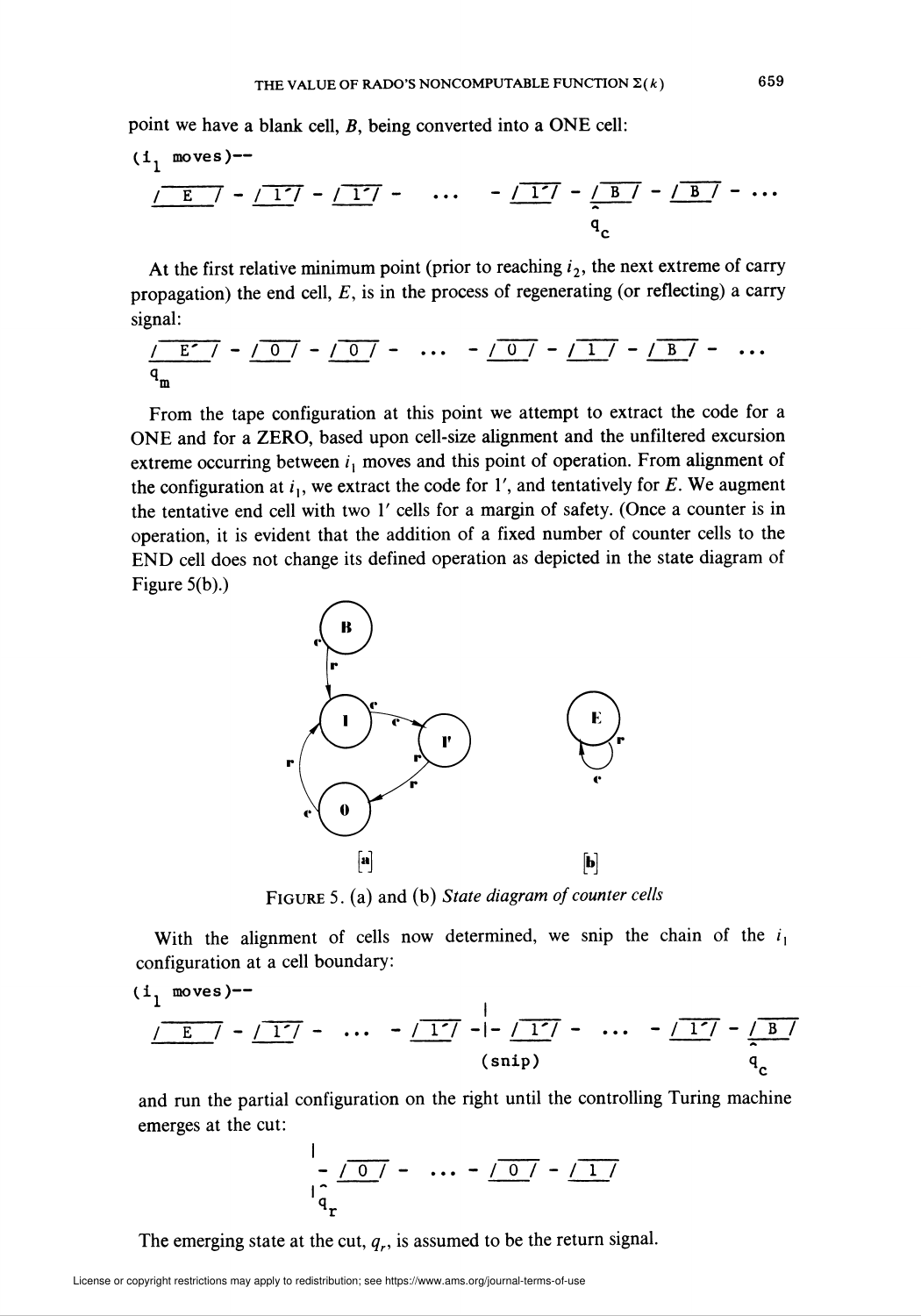As the first step in our inductive proof, we now establish the premise that a counting state exists, i.e. the right segment is indeed a chain of ZEROS with a ONE on the right:

$$
\frac{1}{1} - \frac{1}{1} - \frac{1}{1} - \frac{1}{1} - \frac{1}{1} - \cdots = \frac{1}{1} - \frac{1}{1} - \frac{1}{1} - \frac{1}{1} - \frac{1}{1} - \frac{1}{1} - \frac{1}{1} - \frac{1}{1} - \frac{1}{1} - \frac{1}{1} - \frac{1}{1} - \frac{1}{1} - \frac{1}{1} - \frac{1}{1} - \frac{1}{1} - \frac{1}{1} - \frac{1}{1} - \frac{1}{1} - \frac{1}{1} - \frac{1}{1} - \frac{1}{1} - \frac{1}{1} - \frac{1}{1} - \frac{1}{1} - \frac{1}{1} - \frac{1}{1} - \frac{1}{1} - \frac{1}{1} - \frac{1}{1} - \frac{1}{1} - \frac{1}{1} - \frac{1}{1} - \frac{1}{1} - \frac{1}{1} - \frac{1}{1} - \frac{1}{1} - \frac{1}{1} - \frac{1}{1} - \frac{1}{1} - \frac{1}{1} - \frac{1}{1} - \frac{1}{1} - \frac{1}{1} - \frac{1}{1} - \frac{1}{1} - \frac{1}{1} - \frac{1}{1} - \frac{1}{1} - \frac{1}{1} - \frac{1}{1} - \frac{1}{1} - \frac{1}{1} - \frac{1}{1} - \frac{1}{1} - \frac{1}{1} - \frac{1}{1} - \frac{1}{1} - \frac{1}{1} - \frac{1}{1} - \frac{1}{1} - \frac{1}{1} - \frac{1}{1} - \frac{1}{1} - \frac{1}{1} - \frac{1}{1} - \frac{1}{1} - \frac{1}{1} - \frac{1}{1} - \frac{1}{1} - \frac{1}{1} - \frac{1}{1} - \frac{1}{1} - \frac{1}{1} - \frac{1}{1} - \frac{1}{1} - \frac{1}{1} - \frac{1}{1} - \frac{1}{1} - \frac{1}{1} - \frac{1}{1} - \frac{1}{1} - \frac{1}{1} - \frac{1}{1} - \frac{1}{1} - \frac{1}{1} - \frac{1}{1} - \frac{1}{1} - \frac{1}{1} - \frac{1}{1} - \frac{1
$$

and the left segment is a chain of transitional cells  $(1')$  with the END cell on the left:

$$
\sqrt{E} = \sqrt{-1^2} - \sqrt{-1^2} - \cdots - \sqrt{-1^2} - \sqrt{-1^2} - \sqrt{-1^2} - \sqrt{-1^2} - \sqrt{-1^2} - \cdots
$$

Final Steps in the Proof. We are finally left with the straightforward task of demonstrating the state conversions of our heuristically extracted cells.

First we run the Turing machine on the restricted configuration representing a 1' cell, starting on the right end in state  $q<sub>r</sub>$  to demonstrate that the Turing machine emerges from the left end in state  $q_r$ , and that the tape configuration is identical with the extracted code for ZERO:

$$
\frac{\sqrt{17}}{q_r} \qquad \Rightarrow \qquad \frac{\sqrt{07}}{q_r}
$$

Next we demonstrate that

$$
\frac{\sqrt{E}}{q_r} \qquad \qquad \Rightarrow \qquad \frac{\sqrt{E}}{q_c}
$$

(This determines  $q_c$ , the carry signal, but we must show that E is unchanged.)

Then we demonstrate that the carry will be propagated by ONE cells:

$$
\frac{\sqrt{17}}{q_c} \quad \Rightarrow \quad \frac{\sqrt{17}}{q_c}
$$

Finally, we demonstrate that ZERO reflects the carry as it changes to a ONE:

$$
\frac{\sqrt{0}}{q_c} \qquad \qquad \Rightarrow \qquad \frac{\sqrt{1}}{q_r}
$$

We must also determine whether or not

$$
\sqrt{0} \quad = \quad \sqrt{B} \quad ,
$$

and if the ZERO code differs from the BLANK code, we must also demonstrate that

$$
\frac{\sqrt{B}}{q_c} \qquad \qquad \Rightarrow \qquad \frac{\sqrt{17}}{q_r}
$$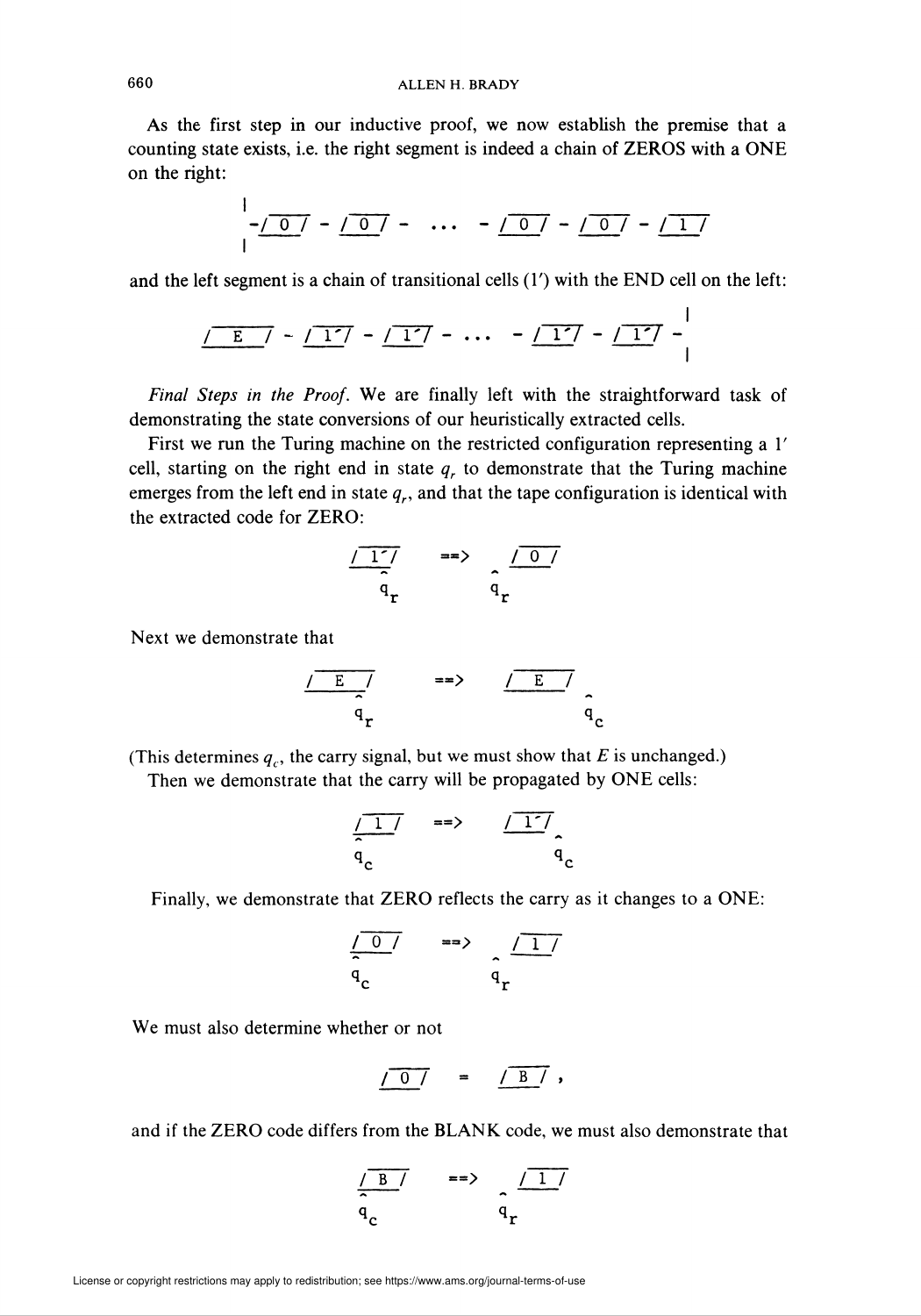The Counter proving program was run on the set of 402 machines which had been classified as counters. All but 73 machines were demonstrated never to halt.

A Modification to the Program. At this point it was no surprise to observe an interdependence of counter cells, i.e. the conversion from one cell state to the next can be dependent upon the preceding cell. Such behavior is exactly what occurs with what one could term "two-shot" carry and return signals.

Another difficulty which plagues counters is their rather slow rate of growth. It was not always possible to extract the features and establish existence of a counting state in only 1,000 moves!

The new cell conversion tests were incorporated into the program. The modified counter program was run with a 2,000 move limit on the 73 Counter holdouts. It found 26 more counters leaving 47 holdouts. But, additionally, the modified counter program was run on the miscellaneous holdouts from the Xmas Tree runs. It found 17 Counters. The Counter proofs were therefore effective in eliminating 372 ma chines. A total of 218 holdouts remained from all programs.

Other Counter Behavior. Several other counter variants were observed among the holdouts, but it was decided that further programming to devise the necessary cell extraction heuristics was not worth the trouble.

### 5. Final Steps in the Solution of the Four-State Problem.

The Computer Reduction Runs. A total of eight programs were used directly in the process of reducing the final set of four-state holdouts. (See Figure 6.) BBFILT was used to separate heuristically the 5,820 holdouts into "Xmas Trees", "Counters," and "Unknown," while BBFXX, a modification of BBFILT separated the "Alternating Xmas Trees" from the "Unknown" set.



FIGURE 6. The computer reduction runs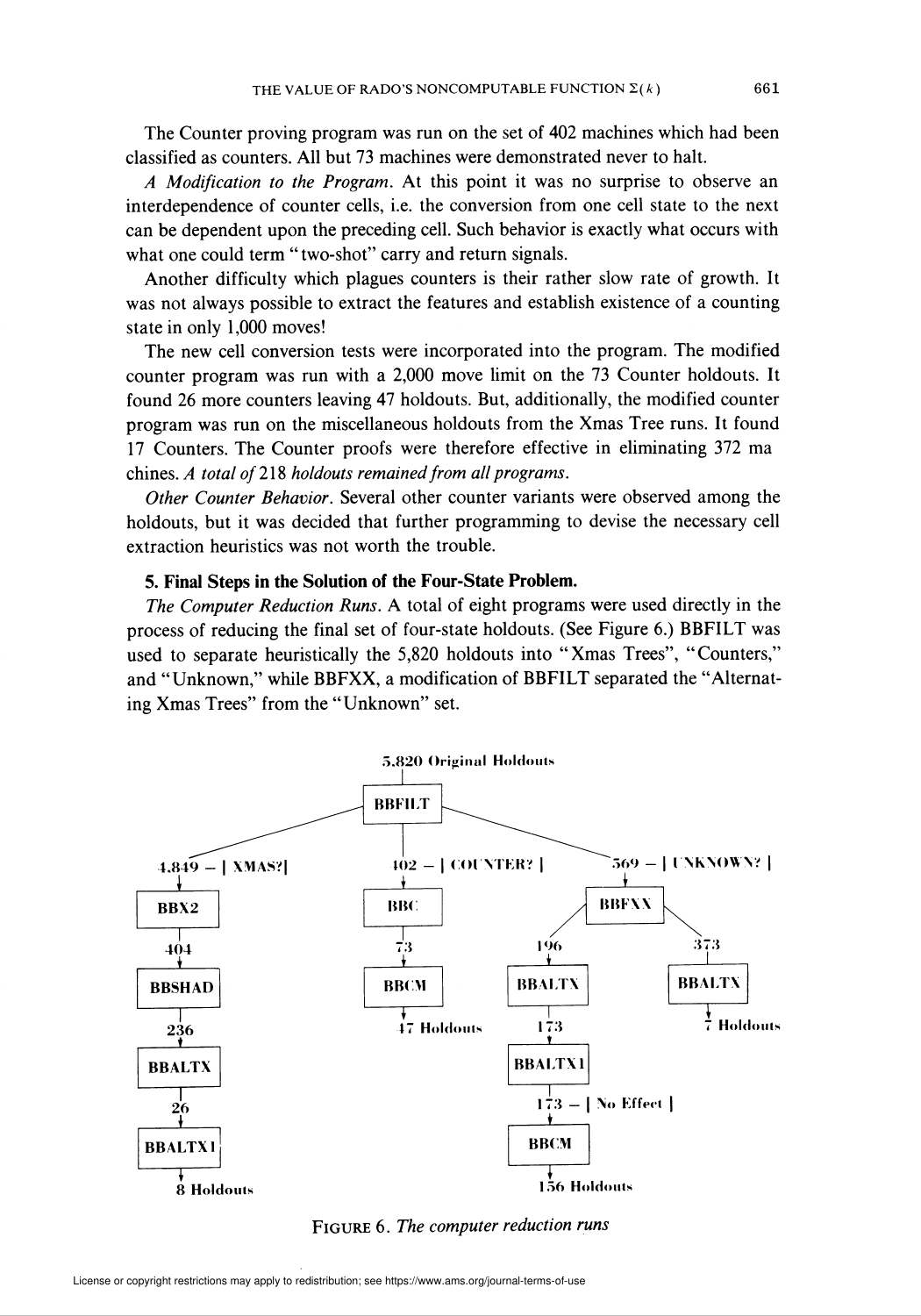BBX2 was the Xmas Tree prover which used the cellular automata approach. BBSHAD was a modification to handle "Trees with Shadow", BBALTX was an extension of BBX2 to handle "Alternating Xmas Trees", while BBALTX1 was a minor modification of BBALTX to handle double sweeps in which the extremum was reached on alternate sweeps only.

BBC was the counter prover, while BBCM was a modification of BBC to handle " two-shot" carries and some cases of cell interdependence.

More than 18 other programs were written for various housekeeping purposes, simulating and displaying machine behavior, exploring other reduction and filtering possibilities, etc. In all, at least 53 files were created and maintained for the project. Keeping track of what resembled a large scientific experiment became a major task in itself.

While not all of the exploratory activities are reproducible, the runs shown in Figure 6 can be reproduced, so that by utilizing the techniques described in this paper the proof can be corroborated.

All of the programs utilized all or part of the filtering techniques of the program BBFILT. However, it must be remembered that the filtering was a heuristic technique based upon experimental observation. The reasons why it was not always effective were not explored in every case, since the ultimate proofs were mechanized independently of the heuristic separation. Furthermore, the heuristic separation was dependent upon such parameters as the length of behavior histories (number of moves or shifts). E.g., a 1,000 move limit picked up fewer Counters than a 2,000 move limit due to anomalous behavior in the early portion of the maximum excursion sequences.

The 218 Remaining Holdouts. The general behavior of some of the 218 holdout machines has already been described. Three of the machines escaped detection by programs which should have proved they would never halt. One of these machines was in fact a simple "left traveling loop," but it required 422 moves to display a repetition in its sequence. Several machines showed up which are forms of ternary (base 3) and quaternary (base 4) counters.

A new generic type which may be described as "Tail-Eating Dragons" dominates the "Other" set. This type displays either a rapid growth approximating Xmas Trees or else an extremely slow growth approximately quaternary counters. Tail-Eating Dragons are almost the converse of "Trees with Shadow". Starting with a long string of characters (their "tail") these machines sweep back and forth like a Xmas Tree while nibbling a bit off their tail on each swing. Once the tail is consumed, they create a much larger tail and begin the process anew. The "rapid growth" machines add to the size of their tape on each swing, while the "slow growth" machines add to their scanned tape only when they create a new tail. Their behavior is precariously similar to that of the "champion" lower bound machines devised by Green [3].

All of the remaining holdouts were examined by means of voluminous printouts of their histories along with some program extracted features. It was determined to the author's satisfaction that none of these machines will ever stop.

6. Conclusion. It was mentioned in the introduction that these results should be independently verified. Proofs of "correctness" of the programs used are not practical. Independent verification is the only means we currently have at our disposal.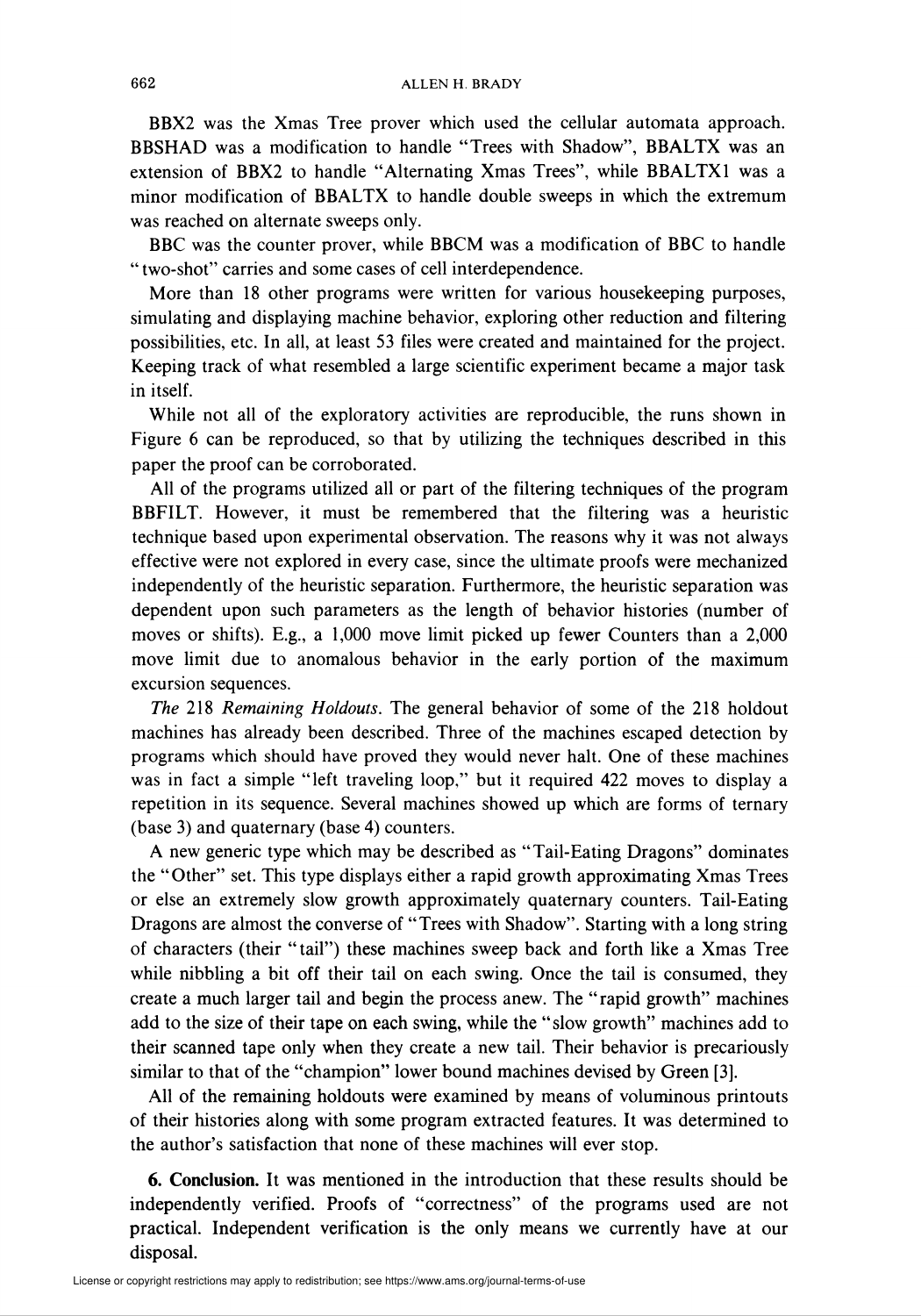This attack on the  $k = 4$  problem has produced the bonus of creating the components of an "intelligent machine" which will accept any three-state binary Turing machine and render a decision on its blank input tape halting problem without any resort to an enumeration of specific machines supplied by its human creators. I.e., all of the 27 holdouts for  $k = 3$  were recognized by the new programs as either Xmas Trees or Counters and were mechanically proved never to halt. An effort to solve the problem for  $k = 5$  might similarly produce enhancements verifying the four-state problem.

By fitting an expression of the form  $(ak + b)^{ck}$  to the number of tree normal machines for  $k = 2, 3, 4$  one obtains values for a, b, and c of 1.72, -0.513, and 1.80, respectively, yielding a projection of 150,000,000 for  $k = 5$ . Using nothing more than a small computer one could probably generate this entire set and reduce the five-state case to perhaps a few milhon holdouts. These five-state holdouts should present an interesting and reasonable challenge to persons interested in mechanical proof techniques.

The final steps in the solution to this problem for  $k = 4$  have resulted in a successful effort in applying a form of mechanized mathematical induction. (The computer programs could have been designed to print out individual proofs for each machine expressed in English and mathematical prose.) There are no doubt other classes of new and interesting automata problems which could be attacked successfully by similar methods. The pursuit of such techniques is important in bringing about the day when mathematical research may, as a matter of course, produce results using automated proofs with these results being communicated, understood, and accepted.

APPENDIX A. Current Known Results. The best known results for Rado's problem insofar as the author is able to determine are the following.

| k                       | $\Sigma(k)$                           | S(k)         | Source         |
|-------------------------|---------------------------------------|--------------|----------------|
| -1                      | $= 1$                                 | $= 1$        | T. Rado et al. |
| 2                       | $= 4$                                 | $= 6$        | T. Rado et al. |
| $\overline{3}$          | $= 6$                                 | $=21$        | S. Lin         |
| $\overline{\mathbf{4}}$ | $= 13$                                | $= 107$      | A. Brady       |
| 5                       | $\geq 112$                            | ≥ 7,707      | D. Lynn        |
| 6                       | $\geq 117$                            | $\ge 13,488$ | D. Lynn        |
| 7                       | $\ge 22,961$                          |              | M. Green       |
| 8                       | $\geq 3 \cdot (7 \cdot 3^{92} - 1)/2$ |              | M. Green       |
|                         |                                       |              |                |
| n                       | (cf. [3])                             |              | M. Green       |

The results for  $k = 5$  and  $k = 6$  have not been published. The results for  $k = 5$ have been communicated to the author by Donald S. Lynn and are an extension of work beyond that reported in [7]. The results for  $k = 6$  have been generated by the author using the 5-state machines discovered by Lynn.

APPENDIX B. Machine Examples. Since the generic machine types discussed are relatively rare among all four-state machines, some examples are given here which may be used to illustrate the discussion in the paper.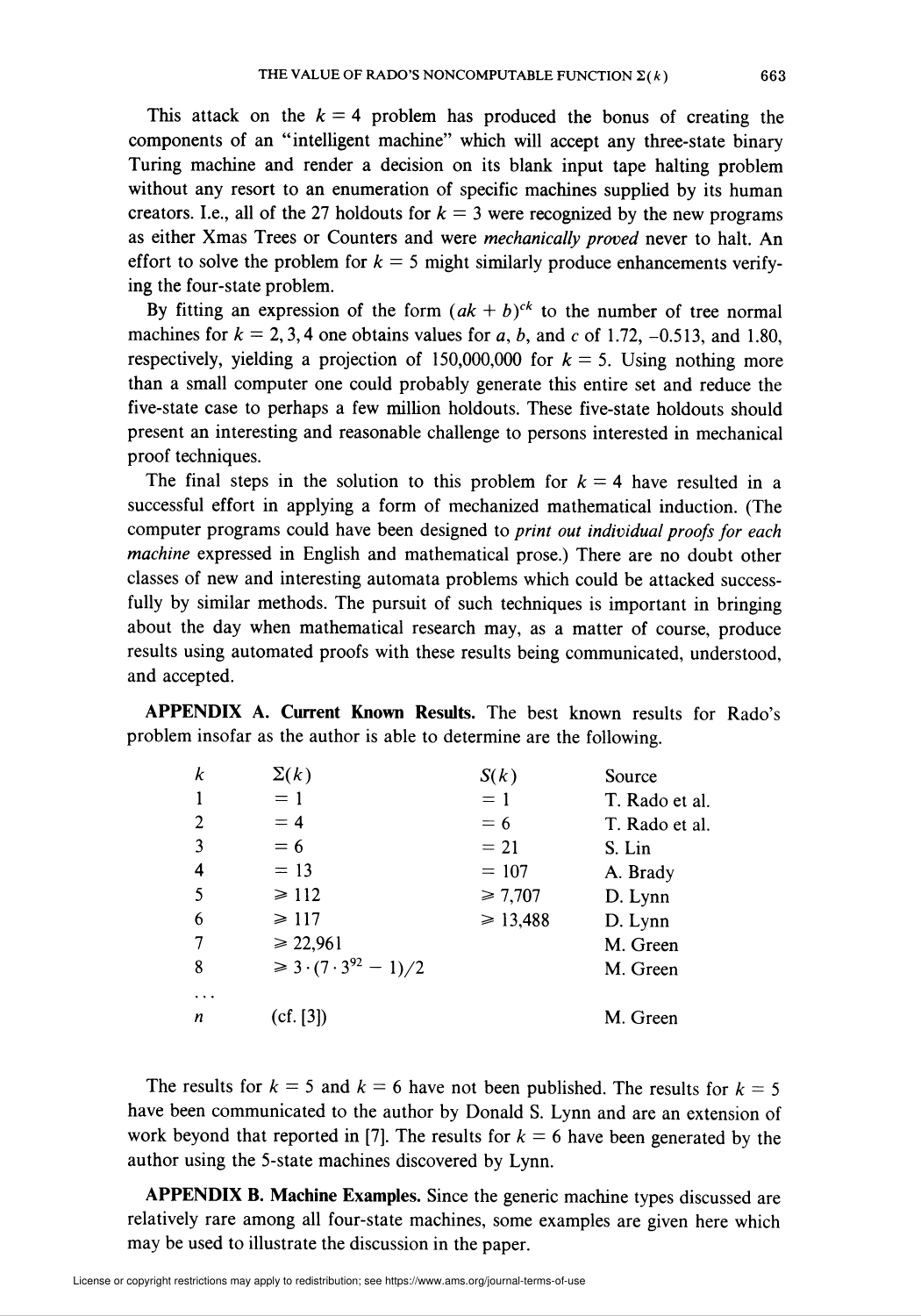| 1. Xmas Tree-        |     |     | 2. Leaning Tree- |                 |                        |    | 3. Shadow Tree- |              |                  |
|----------------------|-----|-----|------------------|-----------------|------------------------|----|-----------------|--------------|------------------|
|                      | 0   | l   |                  | 0               |                        |    |                 | 0            |                  |
| l                    | 1R2 | 0L3 |                  | 1R2             | 0L3                    |    |                 | 1R2          | 1L1              |
| 2                    | 1L1 | 0R4 | 2                | 0L1             | 1R4                    |    | 2               | 0L1          | 0R3              |
| 3                    | 0L2 | 0L2 | 3                | 1L1             | 1L2                    |    | 3               | 1R4          | 1R <sub>3</sub>  |
| 4                    | 1R1 |     | 4                | 0R1             |                        |    | 4               | 1L1          |                  |
| 4. Alternating Tree- |     |     |                  |                 |                        |    |                 |              |                  |
|                      |     |     |                  | 5. Counter      |                        | 6. |                 | Counter      |                  |
|                      |     |     |                  |                 | $(3$ -square cell $)-$ |    |                 |              | (Nonblank zero)- |
|                      | 0   |     |                  |                 |                        |    |                 |              |                  |
|                      | 1R2 | 0L3 |                  | 1R2             | 1L3                    |    |                 | 1R2          | 1L3              |
| 2                    | 1L1 | 0R3 | 2                | 0L1             | 0R2                    |    | 2               | 0L1          | 1R4              |
| 3                    | 1L4 | 0R1 | 3                | 1 <sub>R1</sub> | 1L4                    |    | 3               | 1 <i>R</i> 1 | 1L1              |

Among the proved set:

Among the holdouts:

| 7. Ternary Counter- 8. Tailing-eating Dragon |       |     | $(fast growth)$ - |              | 9. Tailing-eating Dragon<br>$(slow growth)$ - |     |       |  |
|----------------------------------------------|-------|-----|-------------------|--------------|-----------------------------------------------|-----|-------|--|
|                                              |       |     |                   |              |                                               |     |       |  |
|                                              | 1R2   | 0L3 | 1R2               | 0R4          |                                               | 1R2 | 1 L I |  |
| $\overline{c}$                               | 1 L 1 | 1R1 | 1R3               |              | 2                                             | 1R3 | 0R4   |  |
| 3                                            | 0R1   | 0L4 | 0L1               | 1 <i>R</i> 1 | 3                                             | 1L1 |       |  |
| 4                                            |       |     | 1L3               | 1R4          | 4                                             |     | 1 R 4 |  |

Examination of the behavior of these machines without the aid of a computer is somewhat tedious. A simple Turing machine simulator written in a machine independent form of BASIC is available from the author upon request.

Acknowledgements. The author wishes to acknowledge the support of the University of Nevada System for that portion of this work carried out during a sabbatical leave. He also desires to thank Professor Harry E. Goheen of Oregon State University for his continuing interest and encouragement.

Department of Mathematics University of Nevada Reno, Nevada 89557

1. A. H. BRADY, Solutions to Restricted Cases of the Halting Problem, Ph.D. thesis, Oregon State Univ., Corvallis, December 1964.

2. A. H. BRADY, "The conjectured highest scoring machines for Rado's  $\Sigma(k)$  for the value  $k = 4$ ", IEEE Trans. Comput., v. EC-15, 1966, pp. 802-803.

3. M. W. GREEN, A Lower Bound on Rado's Sigma Function for Binary Turing Machines, 5th IEEE Symposium on Switching Theory, November 1964, pp. 91-94.